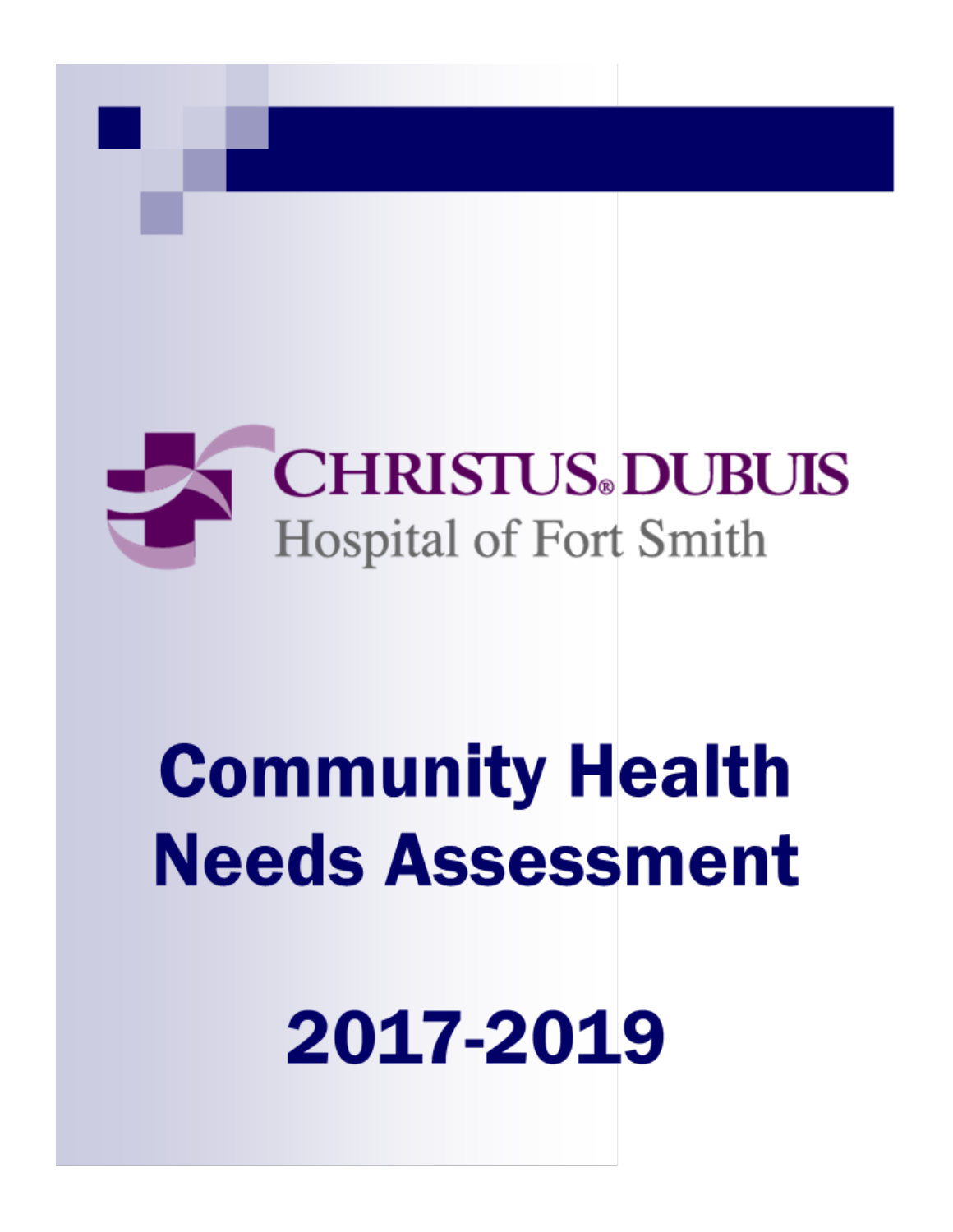# **Table of Contents**

| Appendix C. Recommendations & Organizations / Community Assets Mentioned by Respondents25 |
|-------------------------------------------------------------------------------------------|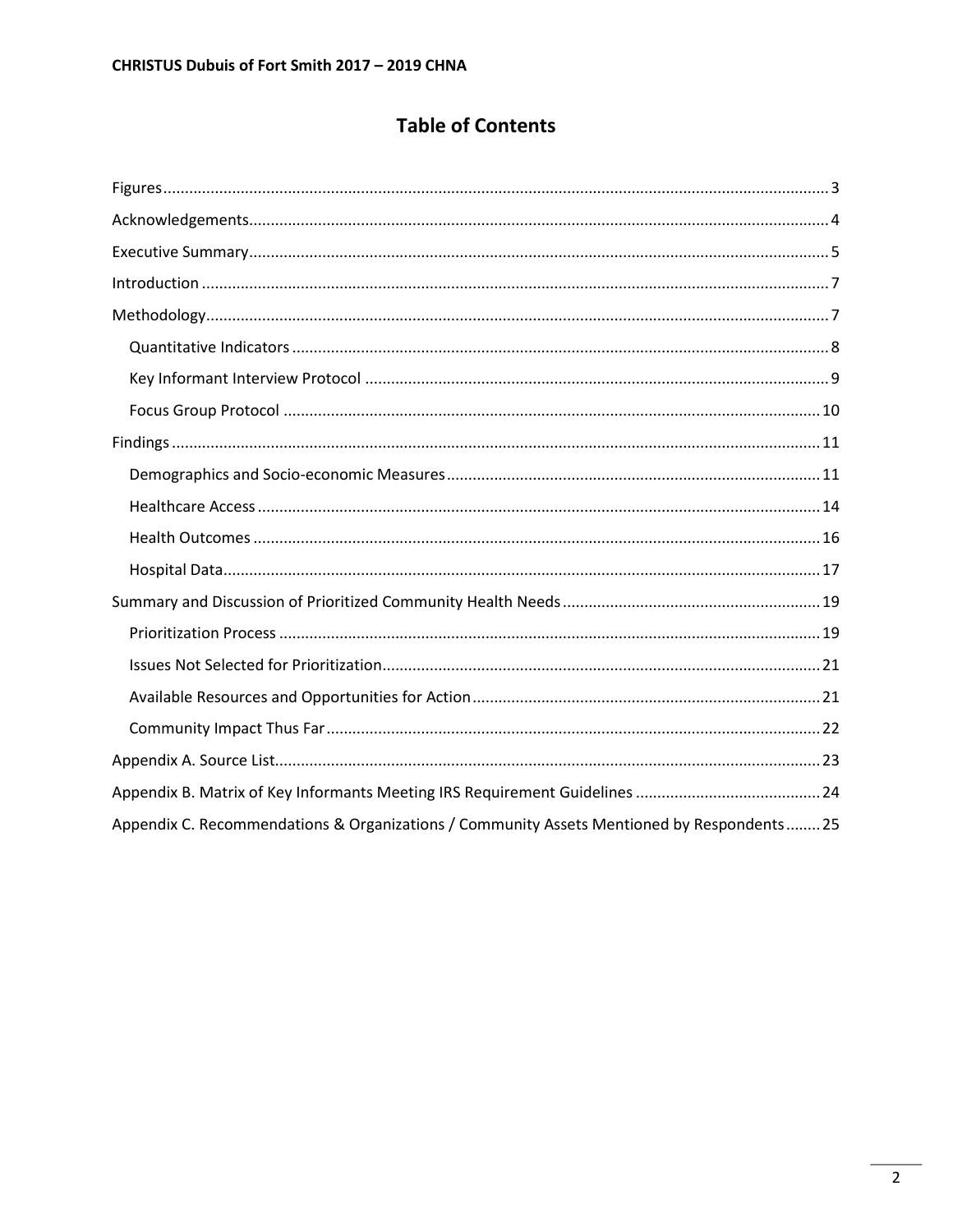# **Figures**

<span id="page-2-0"></span>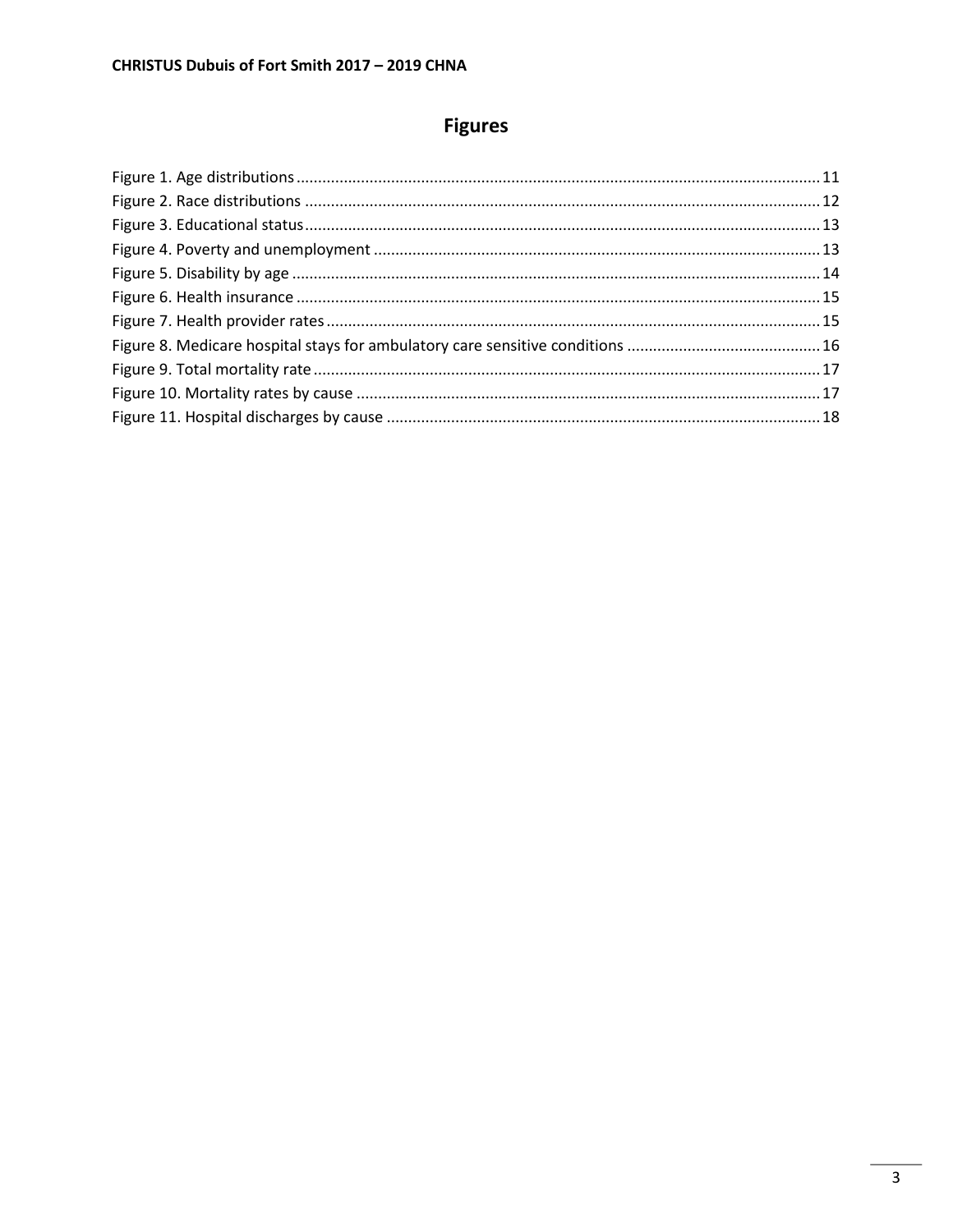# **Acknowledgements**

This report was developed under the care and guidance of the Community Benefit Department at the CHRISTUS Health System Office in Irving, Texas. In addition, the following individuals contributed to the data collection, analysis, writing, and editing of this report.

Sandra Veronica Serna, MPH Louisiana Public Health Institute

Karen Mason, MSPH Louisiana Public Health Institute (formerly)

Heather Farb, MPH Louisiana Public Health Institute

Jackie Hammers-Crowell Louisiana Public Health Institute (formerly)

Lisanne Brown, Ph.D., MPH Louisiana Public Health Institute

A special acknowledgment also goes to Keith Rogers, MBA, Administrator at CHRISTUS Dubuis of Fort Smith, and all of the individuals who participated in the key informant interviews, focus group discussion, and the numerous prioritization and planning sessions conducted to develop this report. This report could not have been completed without your time, effort, and dedication.

#### *About the Louisiana Public Health Institute:*

Founded in 1997, Louisiana Public Health Institute (LPHI) is a 501(c)(3) nonprofit organization that serves as a partner and convener to improve population-level health outcomes. LPHI's mission is to improve health and quality of life for all. This is achieved through the coordination and management of public health programs and initiatives in the areas of health information, public policy, applied research, and community capacity enhancement. Through these initiatives, LPHI provides an array of services to meet the needs of local, regional, and national partners and to develop community-oriented solutions that improve community health and well-being.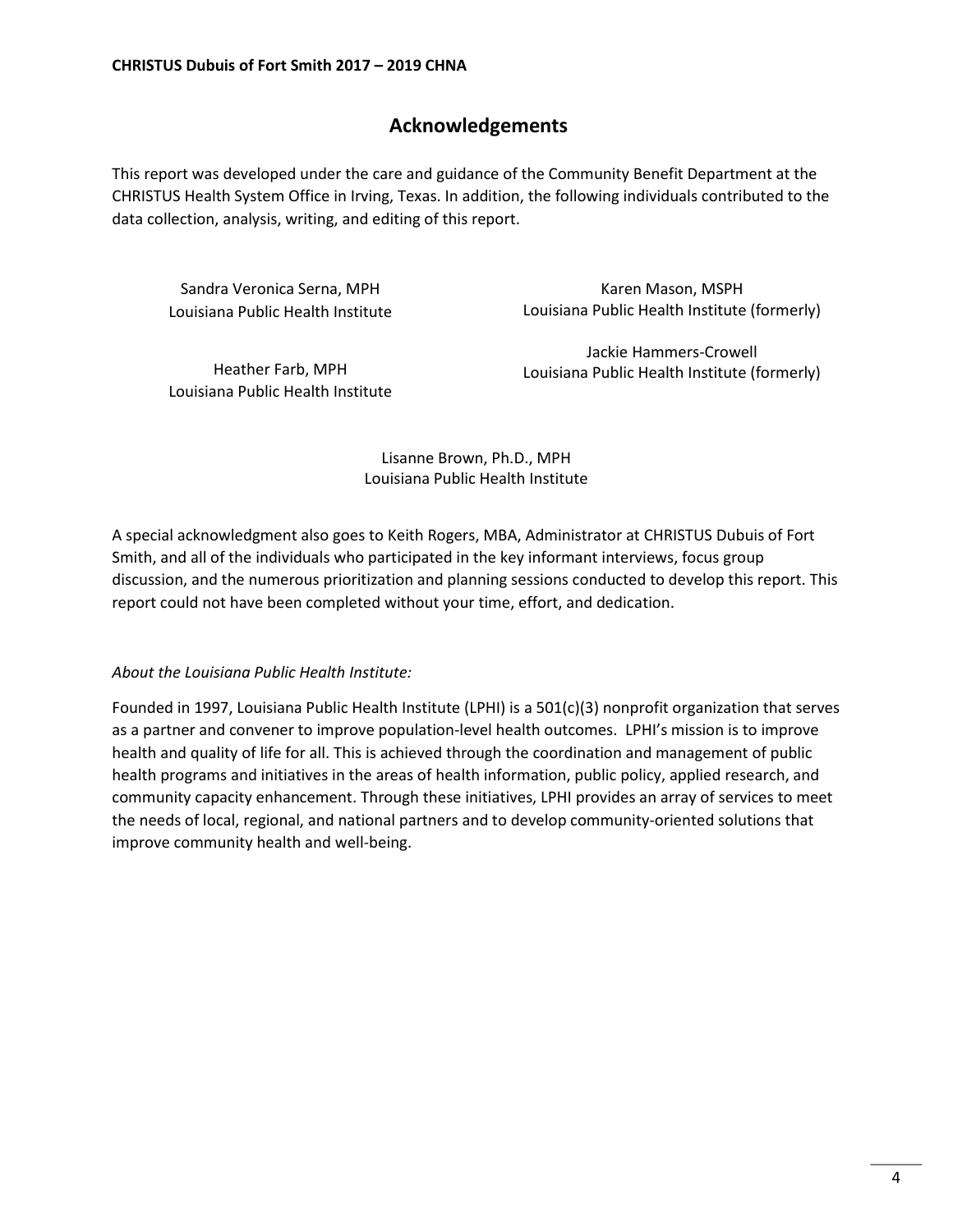# **Executive Summary**

CHRISTUS Dubuis of Fort Smith is a long term acute care hospital located within Mercy Hospital Fort Smith. CHRISTUS Dubuis of Fort Smith is part of CHRISTUS Dubuis Health System, a non-profit long term acute care hospital (LTACH) system sponsored by CHRISTUS Health to provide care to patients who require acute care over an extended period of time. CHRISTUS Health was formed in 1999 to strengthen the Catholic faith based health care ministries of the Congregations of the Sisters of Charity of the Incarnate Word of Houston and San Antonio that began in 1866. Founded on the mission "to extend the healing ministry of Jesus Christ", CHRISTUS Health's vision is to be a leader, a partner and an advocate in creating innovative health and wellness solutions that improve the lives of individuals and communities so that all may experience God's healing presence and love.

As part of this effort and to meet [federal IRS 990H requirements,](https://www.irs.gov/uac/About-Schedule-H-Form-990) CHRISTUS Health System Office contracted with the Louisiana Public Health Institute (LPHI) and the Texas Health Institute (THI) to develop a uniform, comprehensive CHNA process for its facilities in Texas and Louisiana.

LPHI was responsible for conducting the community health needs assessment (CHNA) and community health improvement plan (CHIP) reports for CHRISTUS Dubuis of Fort Smith. This report serves as the CHRISTUS Dubuis of Fort Smith CHNA report for 2017 - 2019, and meets the requirements set forth by the IRS in Notice 2011-52, 990 Requirements for non-profit hospitals' CHNA.

The CHNA report contains secondary data from existing sources, such as the American Community Survey (ACS), Behavior Risk Factor Surveillance Survey (BRFSS), and the U.S. Centers for Disease Control and Prevention WONDER database, among others. This report also includes input from key informants in the region, particularly those with special knowledge of public health, the health of the communities served by the hospital, and/or vulnerable populations in the communities served by the hospital. This input was gathered through individual interviews, a focus group discussion, and meetings comprised of hospital leaders, staff, and community partners. As a result, three community health needs were identified as top priorities. These priorities were selected based off of issue prevalence and severity according to county and regional secondary data in addition to the stakeholder input provided. The top needs identified through the process are as follows:

# **1. Living Conditions**

 $\overline{\phantom{a}}$ 

Access to economic opportunity and quality living conditions can result in better health outcomes.<sup>1</sup> Similarly, the inability to meet basic needs can adversely affect all aspects of a person's life. While leadership at CHRISTUS Dubuis of Fort Smith acknowledge that their ability to directly improve living conditions for Fort Smith residents is limited at best, they realize reduced quality of life is a community issue that could not be ignored. Poverty levels in the Fort Smith area are higher than the state. Additionally, poverty and low education attainment were common concerns among focus

<sup>&</sup>lt;sup>1</sup> Healthy People 2020 [Internet]. Washington, DC: U.S. Department of Health and Human Services, Office of Disease Prevention and Health Promotion [cited June 30, 2016]. Available from: [https://www.healthypeople.gov/2020/topics-objectives/topic/social-determinants-of-health.](https://www.healthypeople.gov/2020/topics-objectives/topic/social-determinants-of-health)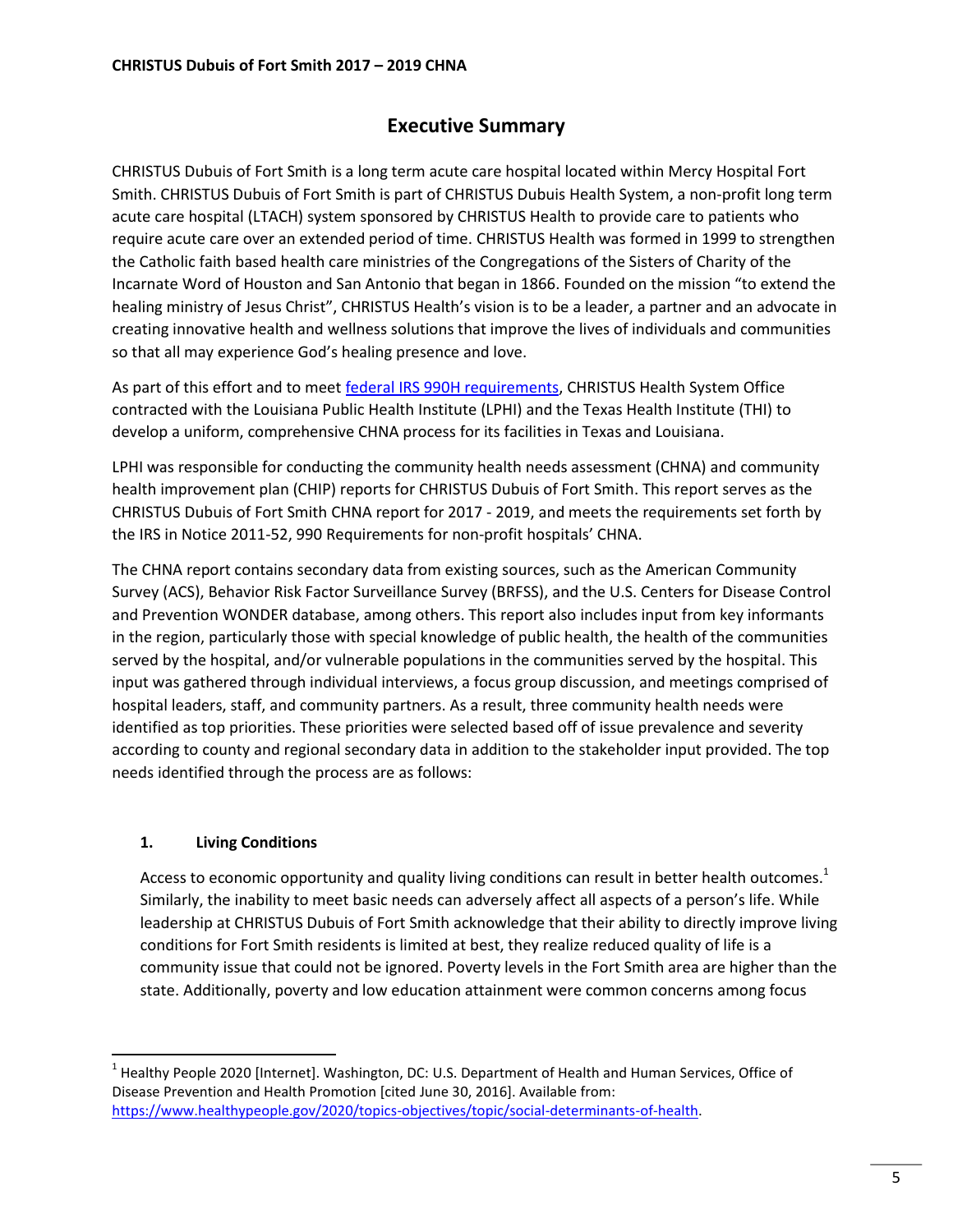group and interview participants, who also reported high rates of homelessness and negative job growth in the area—all factors that negatively impact one's quality of life.

#### **2. Access to care**

When it comes to access to care, several participants expressed that finances drive accessibility, with health care quality described as "good for people with insurance, poor for people who don't." Leadership at CHRISTUS Dubuis of Fort Smith acknowledge that without adequate access to care, quality of life is diminished, thus making this issue an essential need in the community.

#### **3. Chronic Conditions**

l

The CDC cites chronic diseases and conditions, such as heart disease, stroke, cancer, type 2 diabetes, obesity, and arthritis, as some of the most common, costly, and preventable of all health problems affecting the American public.<sup>2</sup> In the Fort Smith region, heart disease is the primary cause of death, followed by malignant neoplasms. Many participants flagged obesity as a community concern, citing poor nutrition and a lack of healthy options. They also noted that many residents in the area suffer from food insecurity, and that heart disease and diabetes are also quite prevalent. Similarly, CHRISTUS Dubuis of Fort Smith leaders noted that the high rates of chronic disease unduly influence treatments provided to patients, with most having been admitted with a chronic condition.

The CHNA report presents data for a number of needs for the CHRISTUS Dubuis of Fort Smith region, as well as additional information specific to the above prioritized community health needs. This report will be used by CHRISTUS Dubuis of Fort Smith as a resource to developing implementation strategies to improve community health over the next three years.

 $2$  Centers for Disease Control and Prevention. Chronic Disease Overview. Chronic Disease Prevention and Health Promotion Web site [http:/www.cdc.gov/chronicdisease/overview/.](http://www.cdc.gov/chronicdisease/overview/) Accessed June 18, 2016.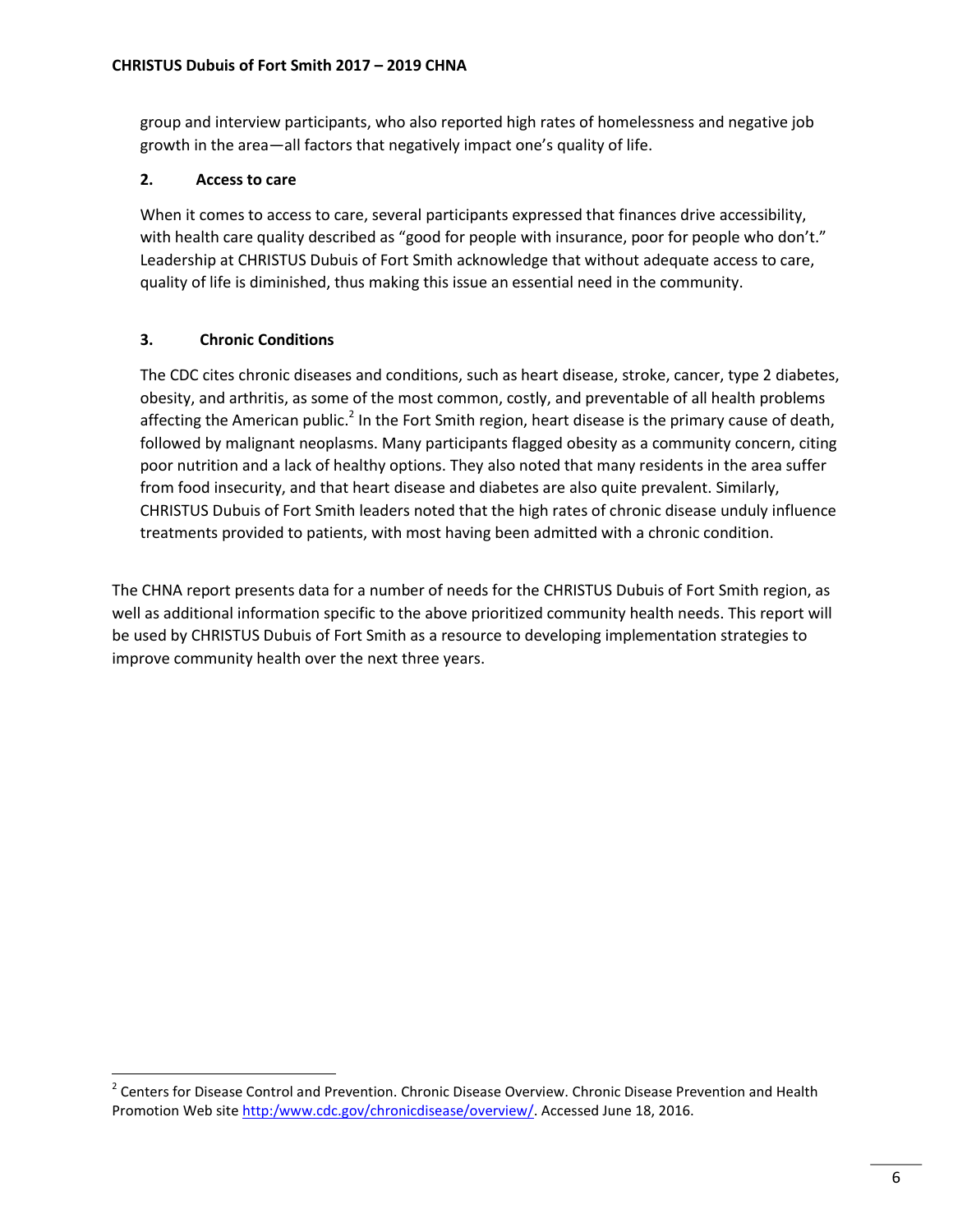#### **Introduction**

CHRISTUS Dubuis of Fort Smith, Arkansas is a long term acute care hospital located within Mercy Hospital Fort Smith. Opened in May 1993, CHRISTUS Dubuis currently has total of 25 long-term acute care beds to provide care to medically complex patients—patients who require extended acute care hospitalization with specialty programs focusing on ventilator dependency, wound care, and rehabilitation. As part of the larger CHRISTUS Health system, CHRISTUS Dubuis of Fort Smith is one of several facilities striving to serve as "a leader, a partner and an advocate in the creation of innovative health and wellness solutions that improve the lives of individuals and communities so that all may experience God's healing presence and love."<sup>3</sup> As part of this effort and to meet federal IRS 990H [requirements,](https://www.irs.gov/uac/About-Schedule-H-Form-990) CHRISTUS Health contracted with the Louisiana Public Health Institute (LPHI) to conduct the community health needs assessment (CHNA) and community health improvement plan (CHIP) reports for several CHRISTUS Dubuis hospitals, of which the Dubuis facility in Fort Smith is one.

This document serves as the CHRISTUS Dubuis of Fort Smith CHNA report for 2017 - 2019, and will be made publically available on the CHRISTUS Health website for future reference. The purpose of the CHNA is to identify needs, assets, and opportunities to answer the following research questions:

- 1. What constitutes the community/ communities which CHRISTUS Dubuis of Fort Smith serve(s)?
- 2. What are the community's attributes (i.e., demographics, health status, etc.)?
- 3. What are the community's health needs?
- 4. What are the community's assets and opportunities?
- 5. What action can CHRISTUS Dubuis of Fort Smith feasibly take to meet identified health needs?

These questions were answered using a mixed-methods approach (described in further detail below), and the report presented here describes the methods used for data collection and a summation of findings based on hospital data, publically available secondary data, key informant interviews and focus group discussions.<sup>4</sup> This summation was further discussed and analyzed by a panel of experts comprised of both CHRISTUS staff and external partners representing various community organizations, and with guidance from LPHI. The panel met on May 24, 2016 to prioritize and select needs, and began to chart the next steps for their community health implementation plan (CHIP). The CHIP is provided in a separate document.

#### **Methodology**

 $\overline{\phantom{a}}$ 

The mixed-methods approach conducted for this report was based off methodology used by LPHI when contracted in 2012 to complete the CHNA report for CHRISTUS Health Shreveport-Bossier. Originally informed by assessment materials developed by national organizations such as the Association for Community Health Improvement (ACHI), the Catholic Health Association (CHA), and the National Association of County and City Health Officials (NACCHO), this approach was further refined through discussions with Texas Health Institute (THI)and the CHRISTUS Health corporate office. Representatives

<sup>&</sup>lt;sup>3</sup> http://www.christusadvocacy.org/

 $^4$  All statements and opinions herein were expressed by key informants and focus group respondents and do not necessarily represent the opinions or viewpoints of LPHI or its contractors.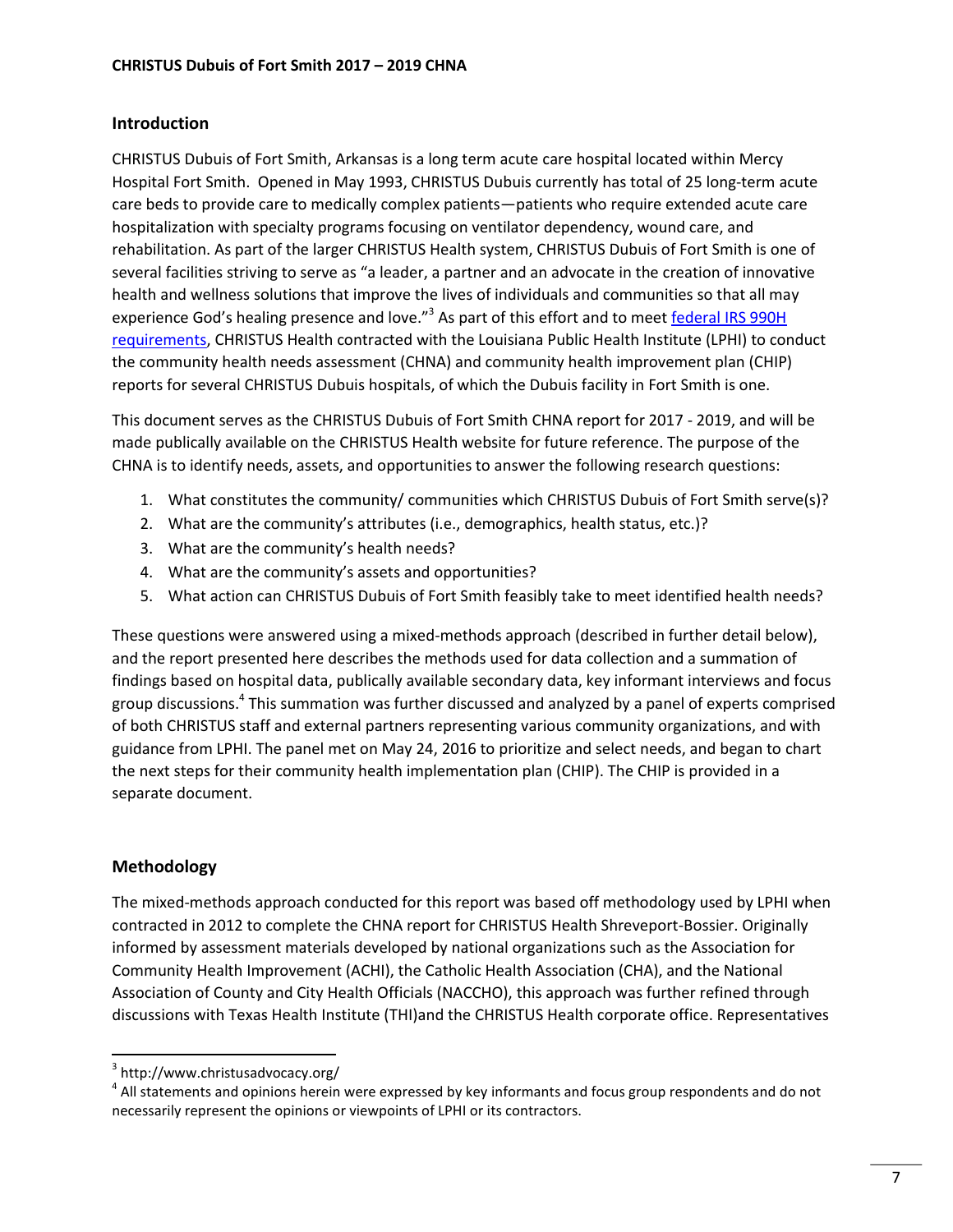#### **CHRISTUS Dubuis of Fort Smith 2017 – 2019 CHNA**

from the CHRISTUS Health corporate office were especially interested in formulating a process for CHNA report development that could serve as a template to all hospitals within its southeastern footprint in the U.S., including but not limited to its facilities in Louisiana, New Mexico, and Texas. As a result, both LPHI and THI agreed to conduct a combination of key informant interviews, focus groups, and other validation meetings to provide CHRISTUS Health with critical input from various community representatives to assist each CHRISTUS facility with determining what priorities will be addressed over the next three years. This feedback was used to supplement the quantitative data provided by the host hospital and available from secondary sources, such as the American Community Survey (ACS) and the U.S. Centers for Disease Control and Prevention WONDER database. A full list of data sources referenced in this report is listed in Appendix A.

Each step of the CHNA process essential to this methodology is explained in detail below.

#### *Quantitative Indicators*

LPHI and THI worked with CHRISTUS Health to adapt a list of potential indicators for analysis based off of prior CHNA reports completed by both public health institutes and a list of recommended indicators provided by the Catholic Health Association. In most cases, indicators were chosen based on availability. For topics in which secondary data was not readily available, these topics were representatively addressed in the qualitative instruments developed by LPHI.

The geographic region of focus was based off of the catchment area of CHRISTUS Dubuis of Fort Smith's host hospital, Mercy Hospital Fort Smith. Both CHRISTUS Dubuis and Mercy Hospital serve patients residing in the following counties in Arkansas, as well as Oklahoma.

| <b>CHRISTUS Dubuis of Fort Smith Counties</b> |           |  |
|-----------------------------------------------|-----------|--|
| <b>Arkansas</b>                               |           |  |
| Crawford                                      | Scott     |  |
| Franklin                                      | Sebastian |  |
| Johnson                                       | Yell      |  |
| Logan                                         |           |  |
| <b>Oklahoma</b>                               |           |  |
| Adair                                         | Le Flore  |  |
| Haskell                                       | Sequoyah  |  |
| Latimer                                       |           |  |

Existing data for this twelve-county footprint was compiled from local and national sources by an experienced biostatistics epidemiologist. Data was compiled and analyzed using SPSS. A full list of indicators provided in this report can be viewed in the list of Figures on page 3. As previously mentioned, all data sources referenced in this report are listed in Appendix A. For benchmarking, data at the zip code level were compared to county level and state level data, where applicable. This data is presented in the Findings section starting on page 11.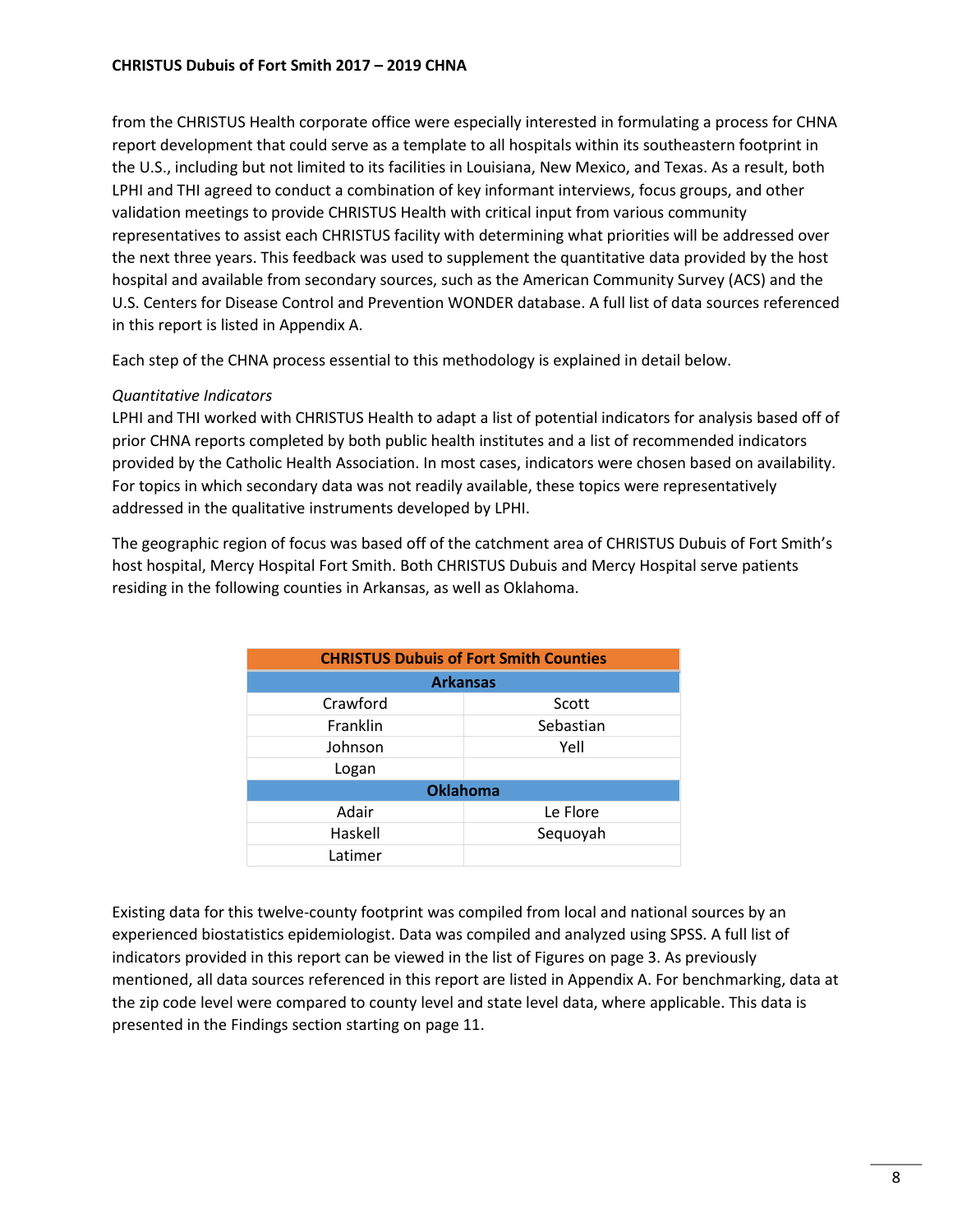#### *Key Informant Interview Protocol*

The key informant semi-structured interview guide was designed to illicit responses about both the direct and indirect factors that influence the health of community members. Major areas of focus of the guide included: community health and wellness, behavioral risk factors, health care utilization, and access to care. Additional probes and follow up questions were designed to ensure the participant provided detailed responses, including opportunities to share information on assets in the community that could be tapped for future implementation planning. The guide was reviewed and approved by CHRISTUS Health representatives in January 2016.

Per IRS regulations (Section 3.06 of Notice 2011-52), each facility must get input from people who fall into each of these three categories:

#### *"(1) Persons with special knowledge of or expertise in public health;*

*(2) Federal, tribal, regional, State, or local health or other departments or agencies, with current data or other information relevant to the health needs of the community served by the hospital facility; and (3) Leaders, representatives, or members of medically underserved, low-income, and minority populations, and populations with chronic disease needs, in the community served by the hospital facility.* 

*Treasury and the IRS expect that certain persons may fall into more than one of the categories listed above in paragraphs (1) through (3). For example, taking into account input from certain government officials with special knowledge of or expertise in public health may allow a hospital organization to satisfy the requirements described in both paragraphs (1) and (2)."* 

In order to satisfy these requirements, the Community Benefit Director and/ or Hospital Administrator from each CHRISTUS facility, with input from CHRISTUS Health System Office, provided LPHI with a list of potential key informants, many of whom met one or more of these requirements and were able to speak to the geographic region served by CHRISTUS Dubuis of Fort Smith.

Key informants were contacted by phone or email to initiate the scheduling of the interview. The interviewer provided a brief introduction to the project and explained the purpose of the interview, including how the data will be used and the time commitment to complete the interview. All key informants were ensured that no names would be associated with responses in any way and that all results would be reported in aggregate. If the key informant agreed to participate, phone interviews were scheduled depending on interviewer and participant availability.

At the beginning of the scheduled interview, consent was obtained to record the phone call. All interviews were recorded using an audio recorder. Recording did not begin until all instructions were provided and agreed upon. The interviewer assigned a study number to the participant and no identifiers were captured on the recording. Participants were only asked about their names, job titles, and affiliation with CHRISTUS to determine if they met one of the three IRS requirements listed above.

On average, most Interviews took around 45 minutes. Detailed notes comprised of quotes, key themes, and the interviewer's general comments regarding each interview were typed up and synthesized into a larger master notes document for each facility or hospital region. For CHRISTUS Dubuis of Fort Smith, vigorous outreach by Dubuis administrators resulted in a total of 2 interviews conducted.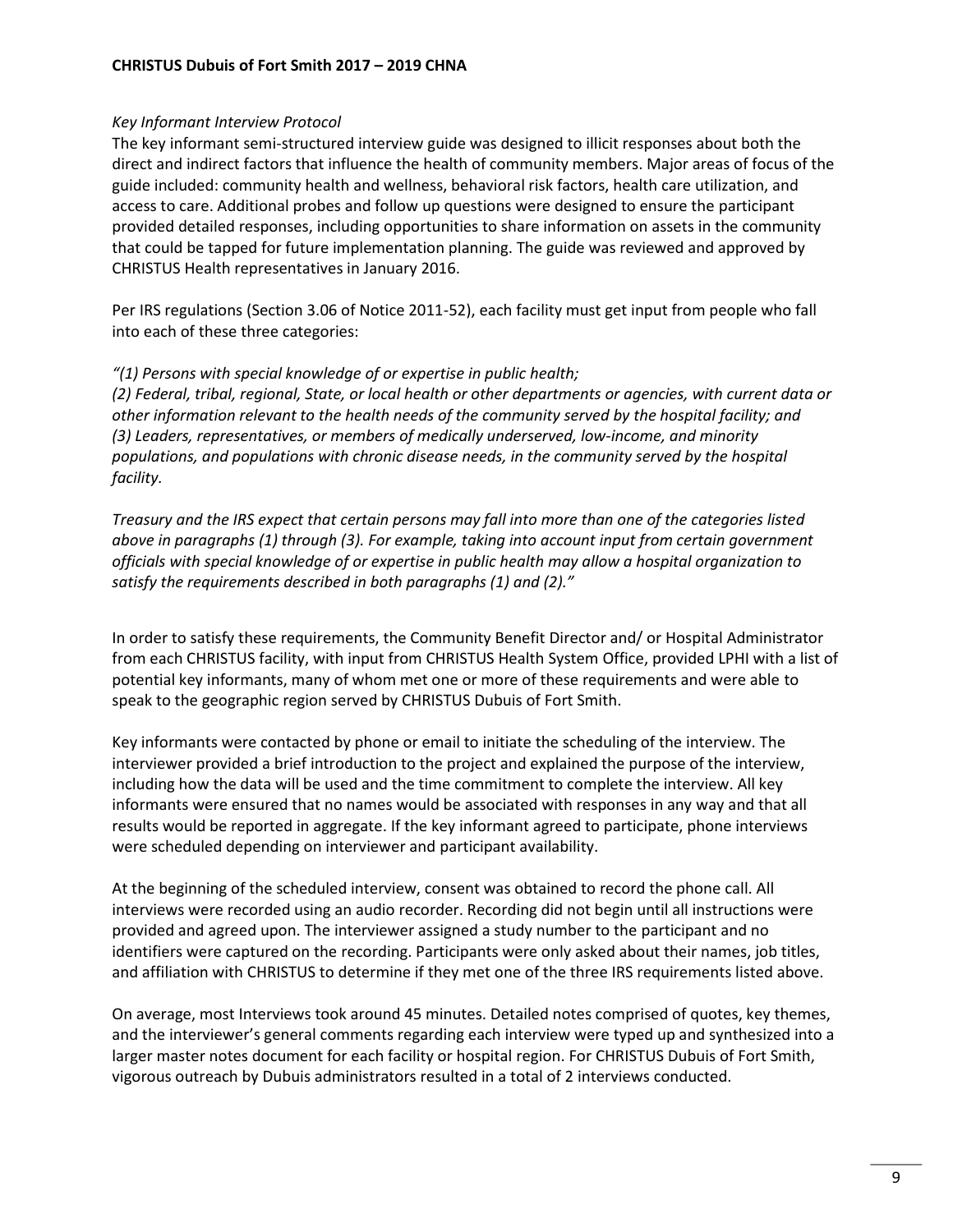#### *Focus Group Protocol*

Focus groups were also selected as an additional mechanism to obtain community input. Like the key informant interview guide, the focus group guide was also designed to encourage participants to think about the behavioral, environmental, and social factors that influence a person's health status within the geographic area of focus. Questions inquiring about existing community assets and ways CHRISTUS could partner with others, to address some of the factors discussed, were included in the guide. The guide was reviewed and approved by CHRISTUS Health representatives in January, 2016.

As part of the protocol, one of LPHI's qualitative experts provided all community benefit directors with a one hour virtual focus group facilitation training. All directors were responsible for conducting a 90 minute focus group with participants, who were recruited to represent CHRISTUS patients and/or other community stakeholders with knowledge and awareness of health issues impacting the region. Individuals who participated in a key informant interview were not recruited for these groups.

All focus groups were audio recorded to accurately capture responses. Additionally, at least one note taker was assigned to take notes in person and, within the notes, each participant was assigned and referred to by a corresponding number to provide anonymity. Staff from LPHI also listened in via phone or Skype to observe conversation and take their own notes. The notes taken onsite and the audio recording were then provided to LPHI, who combined all notes for a given facility within one master document.

The focus group for CHRISTUS Dubuis of Fort Smith occurred on March 17, 2016. Information provided during this session is incorporated into the findings shared in the following pages.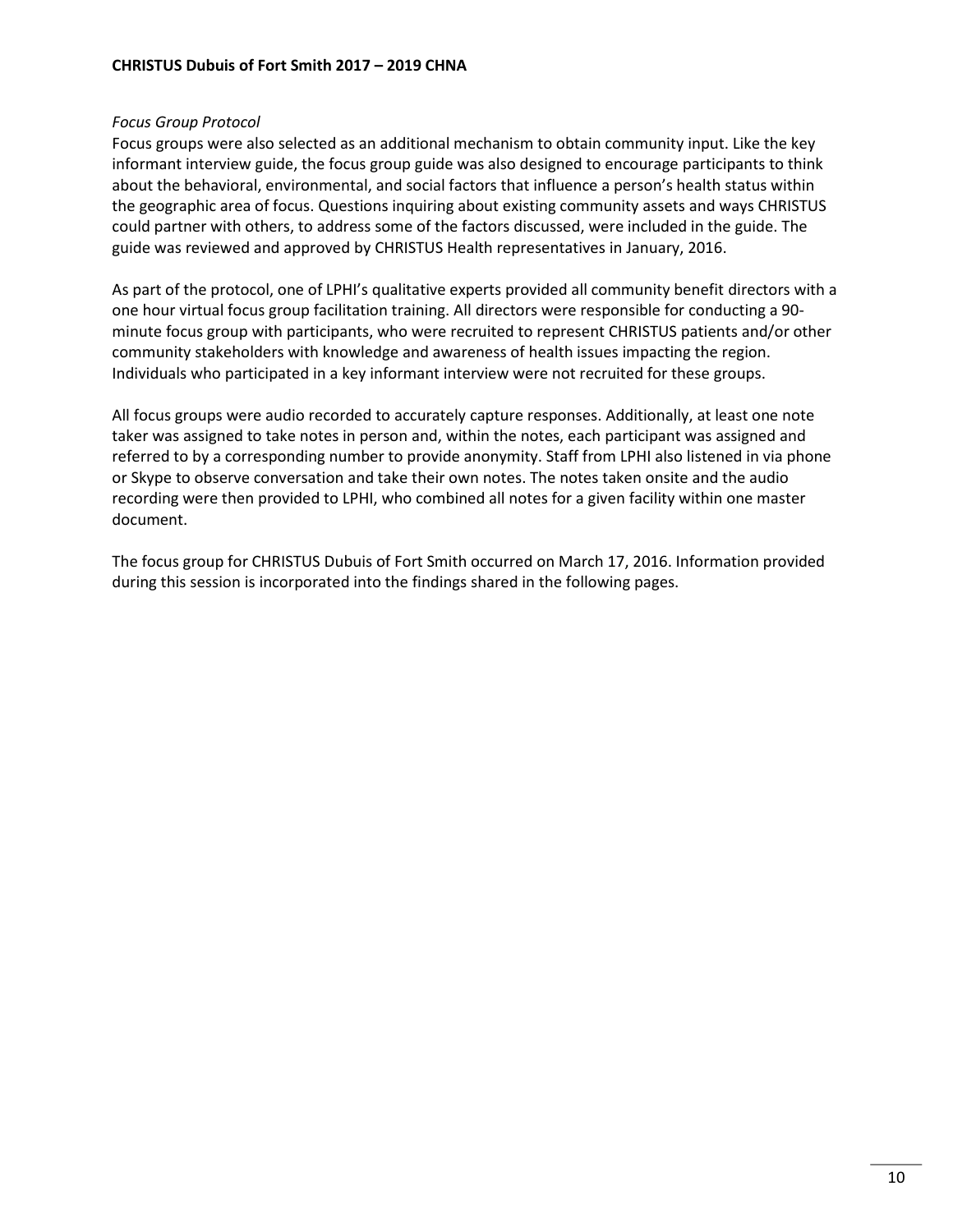### **Findings**

The quantitative data and qualitative data were analyzed independently and then cross-walked together to identify areas of agreement and areas of disconnect. Notes from both the interviews and focus groups were carefully read through to identify major themes, which are summarized below. For the purposes of this report, "participant" refers to key informant interview participants and focus group participants, unless specified.

#### *Demographic and Socio-Economic Indicators*

The area served by CHRISTUS Dubuis of Fort Smith host hospital, Mercy Hospital Fort Smith, includes seven counties in Arkansas: Crawford, Franklin, Johnson, Logan, Scott, Sebastian and Yell. The catchment area also includes five counties in Oklahoma: Adair, Haskell, Latimer, Le Flore, and Sequoyah. The total population of this area is 446,641. Age distributions shows a similar pattern compared to the state of Arkansas (Figure 1). The majority of the population are Caucasian race (74%) (Figure 2), with a lower percentage of African Americans compared to the state of Arkansas (3% vs 15%). Other races and Hispanics are slightly more prevalent than in the state as a whole.

A larger Latino and racial population categorized as "other" correspond with focus group observations that many construction and blue collar jobs in the area are now typically completed by crews who are not local. Additionally, several participants commented on the communication barriers experienced when seeking care, reporting that English is a second language for some of the physicians serving the area.



*Figure 1: Age distributions in Fort Smith area compared to the state of Arkansas (Fort Smith ACU 2016)*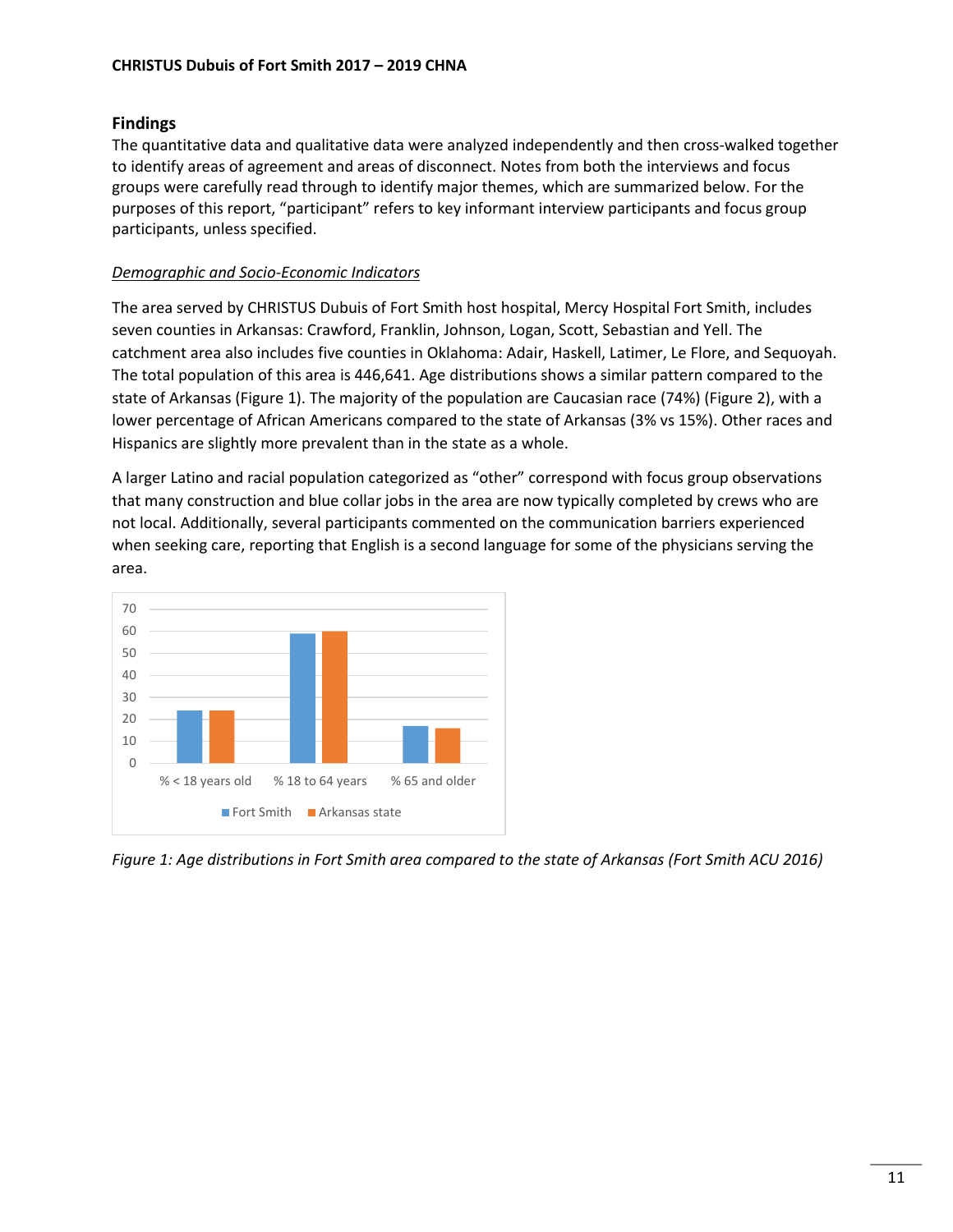

*Figure 2: Race distributions in Fort Smith area compared to the state of Arkansas (Fort Smith ACU 2016)*

The Fort Smith area has lower levels of education than the state, with greater percentage with less than high school education and fewer with college are graduate degrees (Figure 3). Poverty rates are also higher in the Fort Smith area compared to Arkansas; however, percent unemployed is about the same (Figure 4).

Both poverty and low education attainment were common concerns listed by participants. They reported high rates of homelessness and negative job growth in the area. This was an area known for manufacturing and people used to be able to attain a good paying job without a college degree. Now things are different—job/ skills training programs are lacking, and a significant number of employers have moved from the community or have downsized.

The lack of high wage prospects have impacted the area in other ways. Participants commented that safety is an issue as there is a lack of sufficient police officers resulting from a decreasing tax base and reduction of publicly provided services.

Participants acknowledged the low percentage of the population with high school educations, and the low literacy levels among many in the community.

Participants also reported a high teenage pregnancy rate. According to the U.S. Centers for Disease Control and Prevention, teen pregnancy and births are "significant contributors to high school dropout rates among girls," with only about 50% of teen mothers receiving a high school diploma by the age of 22.<sup>5</sup>

l

<sup>&</sup>lt;sup>5</sup> Reproductive Health: Teen Pregnancy [Internet]. Atlanta, GA: U.S. Department of Health and Human Services, Centers of Disease Control and Prevention [2016]. Available from[: http://www.cdc.gov/teenpregnancy/about/.](http://www.cdc.gov/teenpregnancy/about/)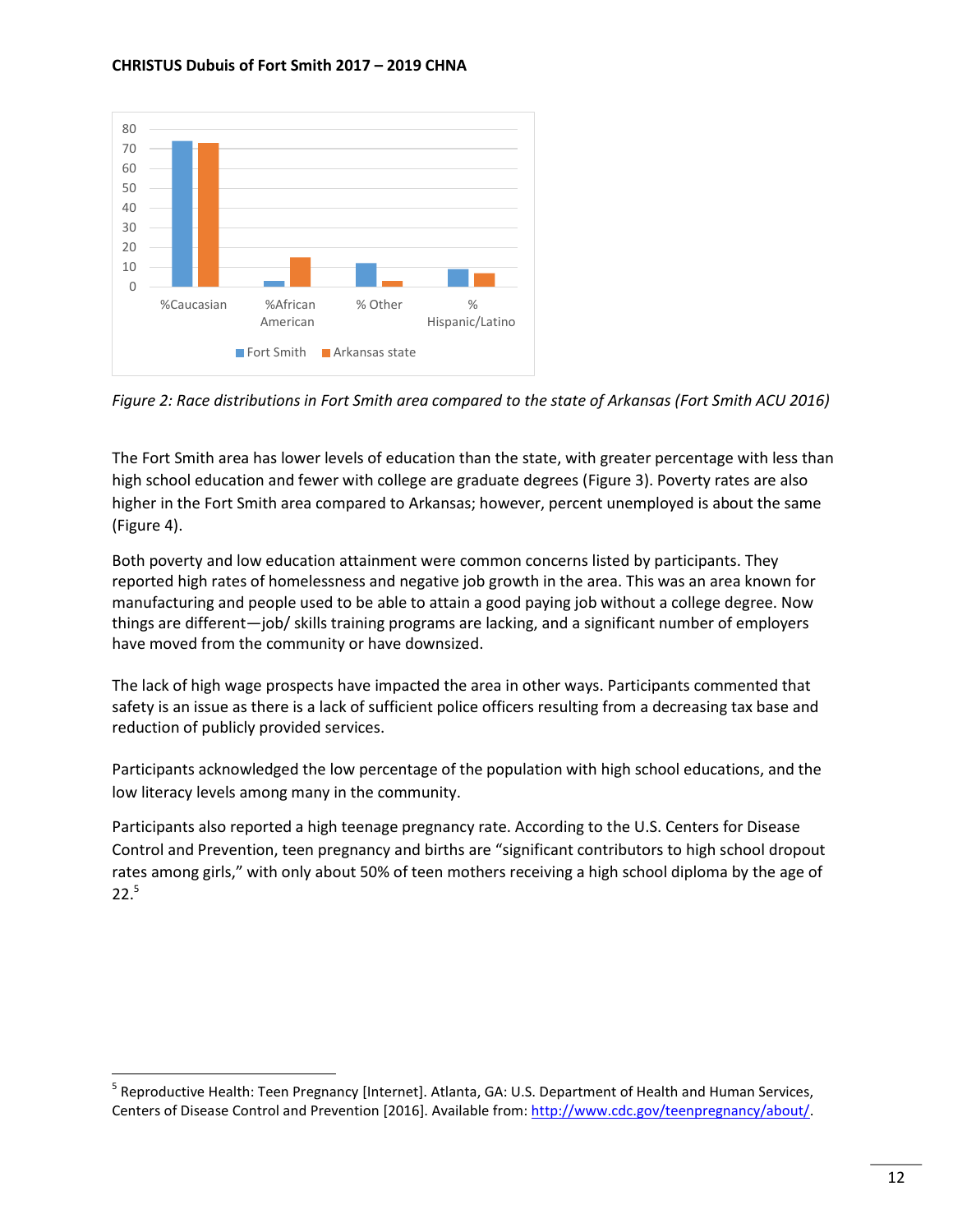

*Figure 3: Educational status in Fort Smith area compared to state of Arkansas (Fort Smith ACU 2016)*



*Figure 4: Poverty and unemployment Fort Smith area compared to the state of Arkansas (Fort Smith ACU 2016)*

Measures of overall disability show a greater burden in the Fort Smith area than the state as a whole (Figure 5). This is mostly evident in ages 18 and above. All disability rates are higher than the USA with 12.3% of the total population disabled, 10% in ages 18-64 years, and 36% over 65 years. Disability includes: hearing, vision, cognitive, ambulatory, self-care and independent living.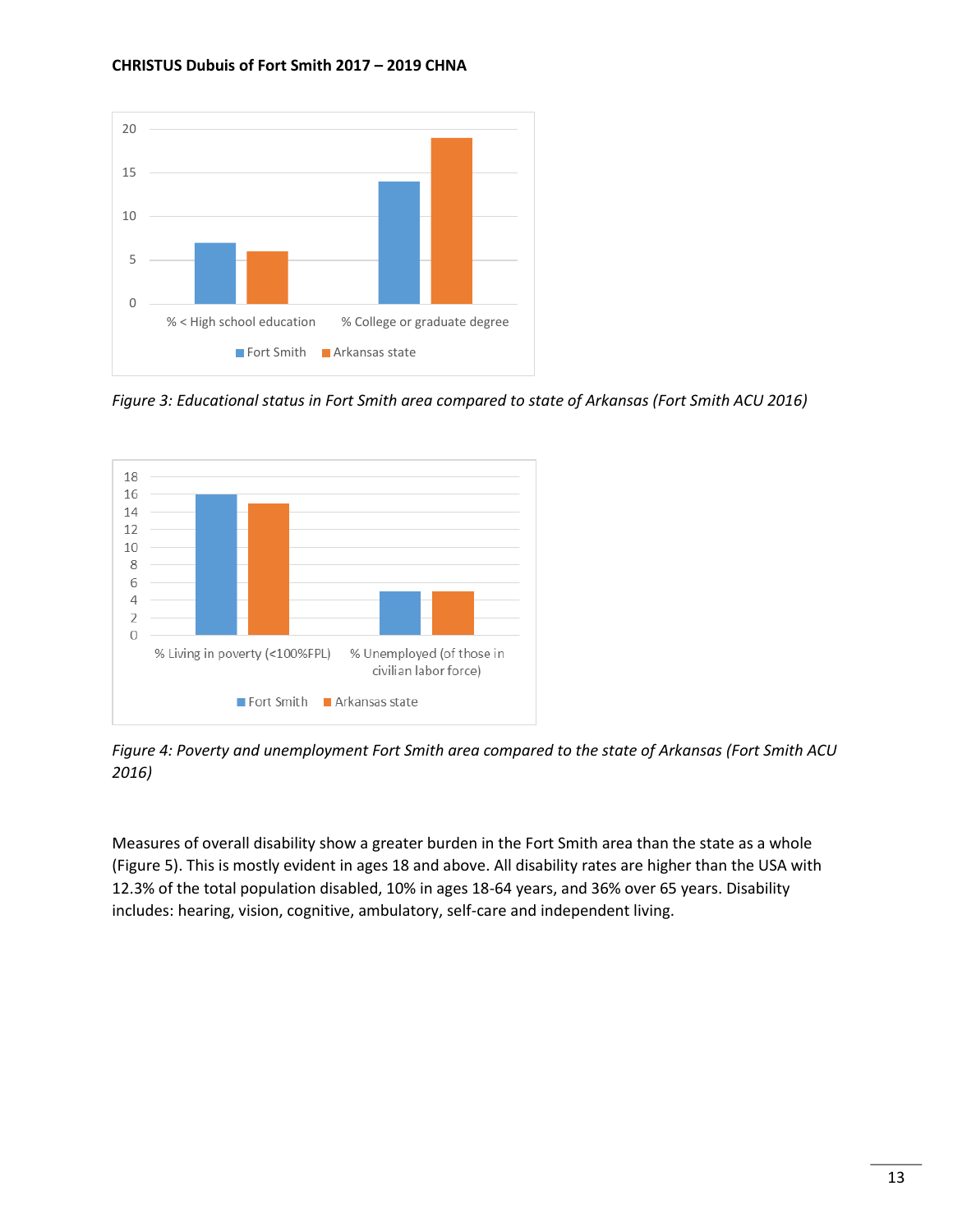

*Figure 5: Disability by age in Fort Smith area compared to the state of Arkansas (ACS 2014)*

#### *Health Care Access Indicators*

l

Access to healthcare is an indisputable determinant of health. In 1993, The Institute of Medicine defined access as the "timely use of personal health services to achieve the best health outcomes."<sup>6</sup> Healthy People 2020 adds to this definition to state that "access to comprehensive quality health care services is important to the achievement of health equity," and asserts that access encompasses not only health insurance coverage, but availability and quality of services, timeliness, and sufficient numbers of health care providers within the workforce.<sup>7</sup>

In the twelve-county area served by both CHRISTUS Dubuis of Fort Smith and Mercy Hospital Fort Smith, the percentage of the population who have no health insurance is 11%, comparable to the state of Arkansas (Figure 6). Private insurance is lower and Medicaid and Medicare slightly higher, indicating a poorer population in the area overall.

<sup>&</sup>lt;sup>6</sup> Institute of Medicine, Committee on Monitoring Access to Personal Health Care Services. Access to health care in America. Millman M, editor. Washington, DC: National Academies Press; 1993

<sup>&</sup>lt;sup>7</sup> Healthy People 2020 [Internet]. Washington, DC: U.S. Department of Health and Human Services, Office of Disease Prevention and Health Promotion [2016]. Available from: https://www.healthypeople.gov/2020/topicsobjectives/topic/Access-to-Health-Services.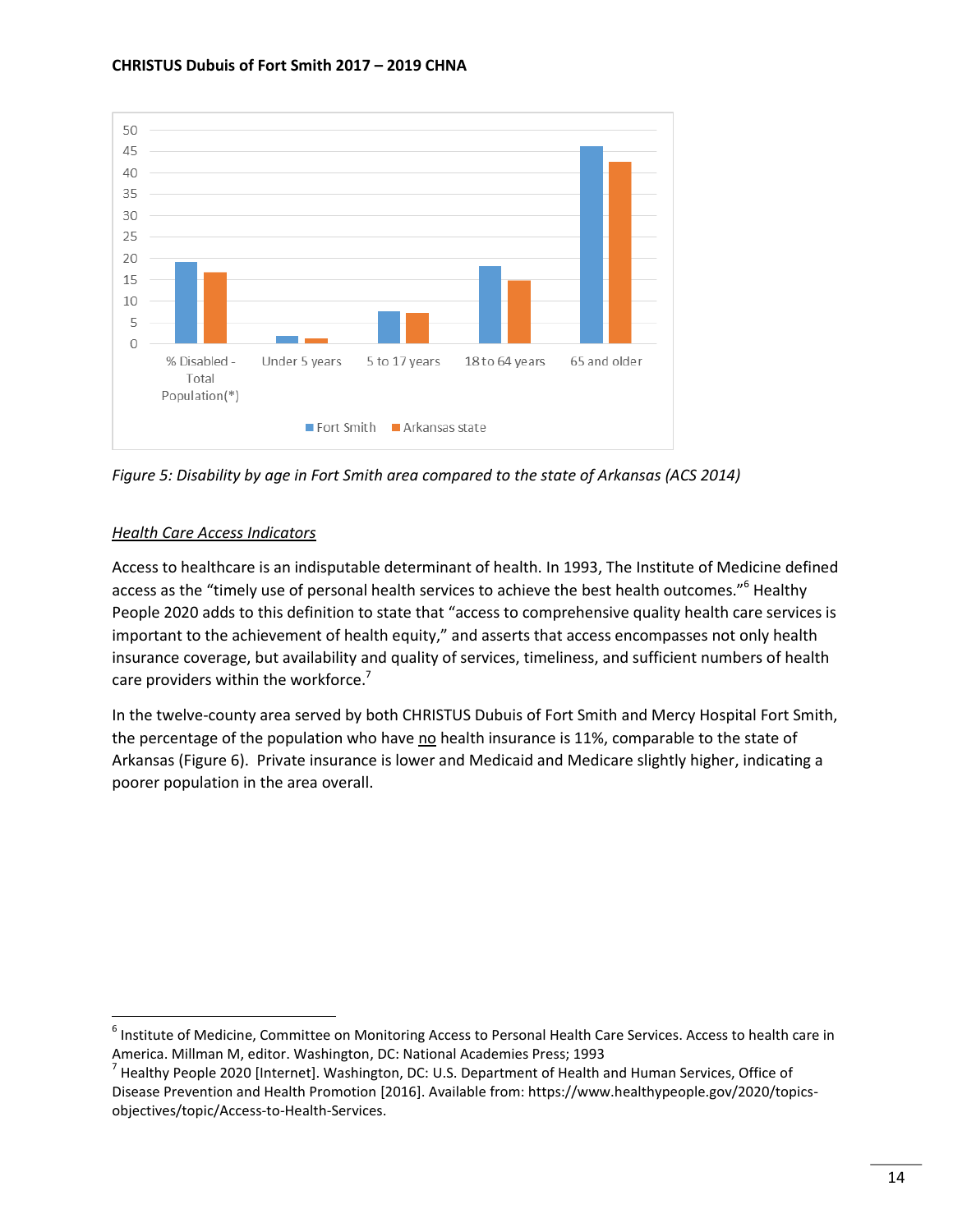

*Figure 6: Health insurance in Fort Smith area compared to the state of Arkansas (Fort Smith ACU 2016)*

Several participants expressed that finances drive accessibility, with health care quality described as "good for people with insurance, poor for people who don't." Even with Medicaid expansion and the coverage changes resulting from the Affordable Care Act, the cost of co-pays and deductibles has discouraged people from enrolling, with many choosing to rather pay the penalty and take a hit on their tax return.

It was also reported that while some physicians accept Medicaid and Medicare, that list appears to be growing smaller and smaller. One participant stated that insurance companies are also cutting back on what's covered, including cancer screenings.

Primary care physicians and specialists are less available in Fort Smith area than in the state as a whole (Figure 7). The shortage of primary care physicians was frequently brought up during the interviews and focus group discussions.



*Figure 7: Health provider rates in Fort Smith area compared to the state of Arkansas (Fort Smith ACU 2016)*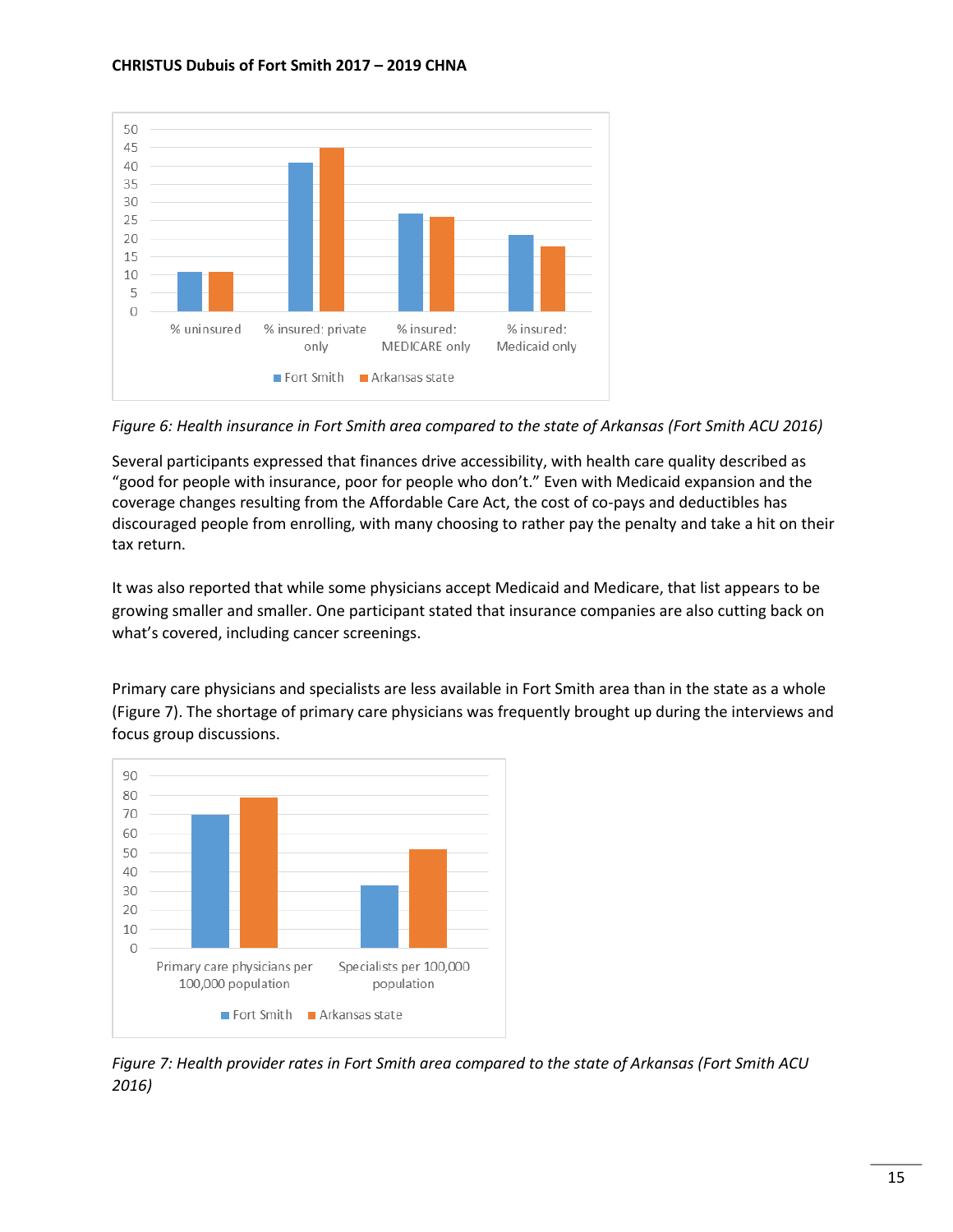#### **CHRISTUS Dubuis of Fort Smith 2017 – 2019 CHNA**

Participants cited provider retention as an issue, with other geographies both within and outside of the state seen as more lucrative, and graduates of local nursing schools moving out of the area for higher paying jobs. One participant noted that specialty care is not as readily available as in larger cities, with the closest ones being Fayetteville and Tulsa, which are about 1 hour and 2 hours away, respectively. Lack of transportation and resources, particularly in the more rural counties, was mentioned as a barrier to access.

Many participants expressed that the lack of primary care in the area directly impacted emergency room usage, with non-emergency issues flooding the ER's. Many felt those who can't afford to pay for health care services go to the ER because the hospital "doesn't make them pay." Others commented that it is now uncommon for patients to develop a relationship with a family/ primary care physician for ongoing, personalized care and advice. Additionally, there is a local clinic that offers free care to those who are eligible but they are [the clinic is] struggling.

#### *Health Outcome Indicators*

l

Ambulatory Care Sensitive Conditions (ACSC) are those *for which good outpatient care can potentially prevent the need for hospitalization* or for which early intervention can prevent complications or more severe disease.<sup>8</sup> Figure 8 shows that in the Medicare population, a much greater rate of admissions due to ACSC are found in the Fort Smith area compared to Arkansas. This indicates a need to focus on better primary care for these conditions in order to reduce the number admitted to hospital.



*Figure 8: Medicare hospital stays for ambulatory care sensitive conditions in the Medicare population per 1,000 Medicare enrollees (Dartmouth College Institute for Health Policy & Clinical Practice, Dartmouth Atlas of Health Care)*

The total mortality rate in Fort Smith is higher than the state of Arkansas (Figure 9). This higher rate is found in three of the top four causes of mortality (Figures 10). Diseases of the heart are the primary cause, closely followed by malignant neoplasms.

 $^8$  Agency for Healthcare Research and Quality, U.S. Department of Health and Human Services, Prevention Quality Indicators Overview. [http://www.qualityindicators.ahrq.gov/Modules/pqi\\_overview.aspx](http://www.qualityindicators.ahrq.gov/Modules/pqi_overview.aspx)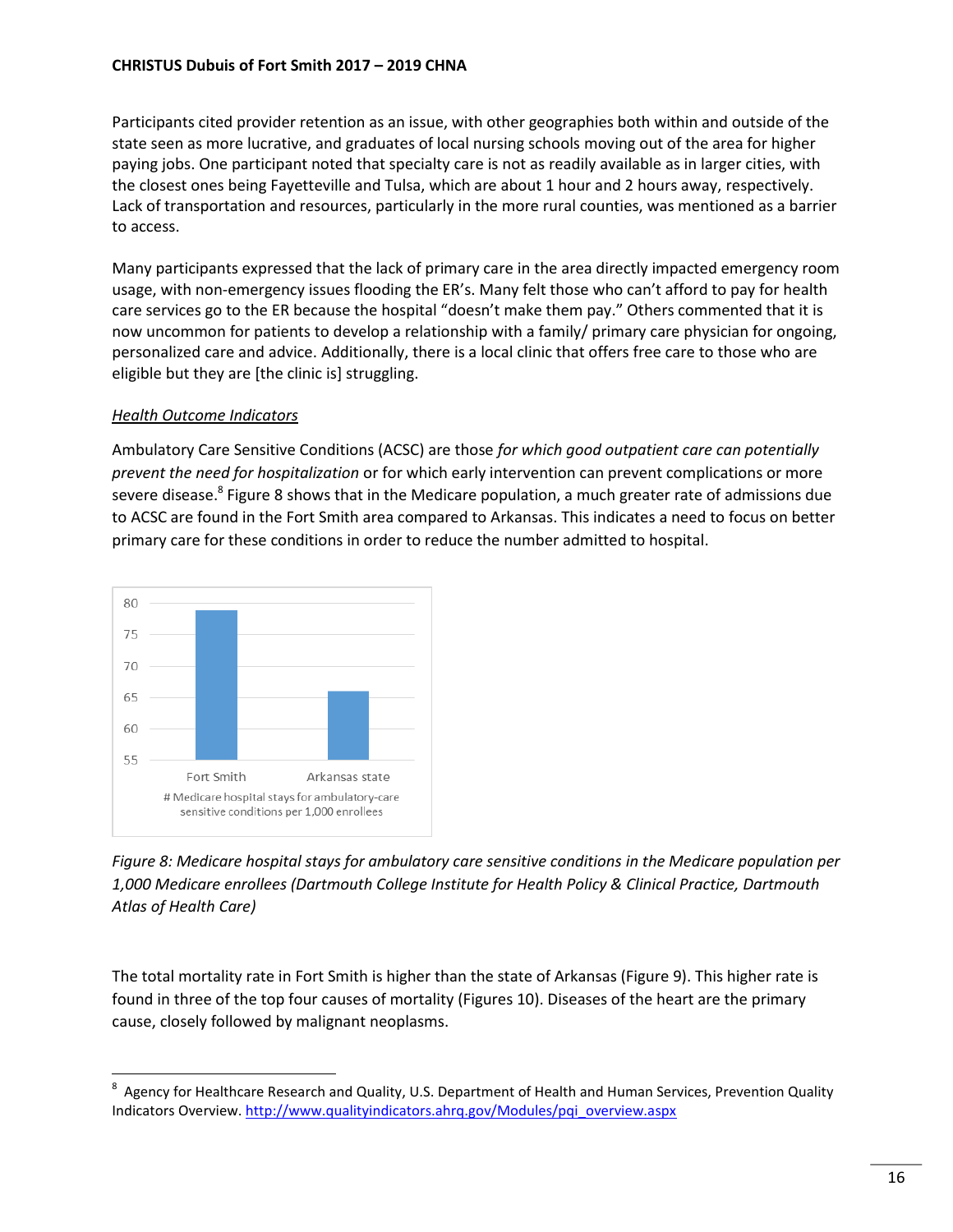

*Figure 9: Total mortality rate (CDC Wonder 2014)*



*Figure 10: Mortality rates by cause (CDC Wonder 2014)*

Participants flagged obesity as a large issue, largely due to poor nutrition and a lack of healthy restaurants. They also noted that many suffer from food insecurity, and that heart disease and diabetes are also quite prevalent. One participant also stated that cancer rates are rising.

#### *Hospital Data*

Hospital discharges for the top nine causes are shown in Figure 11, and compare Mercy Hospital Fort Smith with all hospital discharges within the twelve-county area observed in this report. Percentages shown are of the total for the nine causes only, births and pediatric causes are omitted. The major cause of hospitalizations is due to cardiovascular conditions, followed by gastroenterology and pulmonary.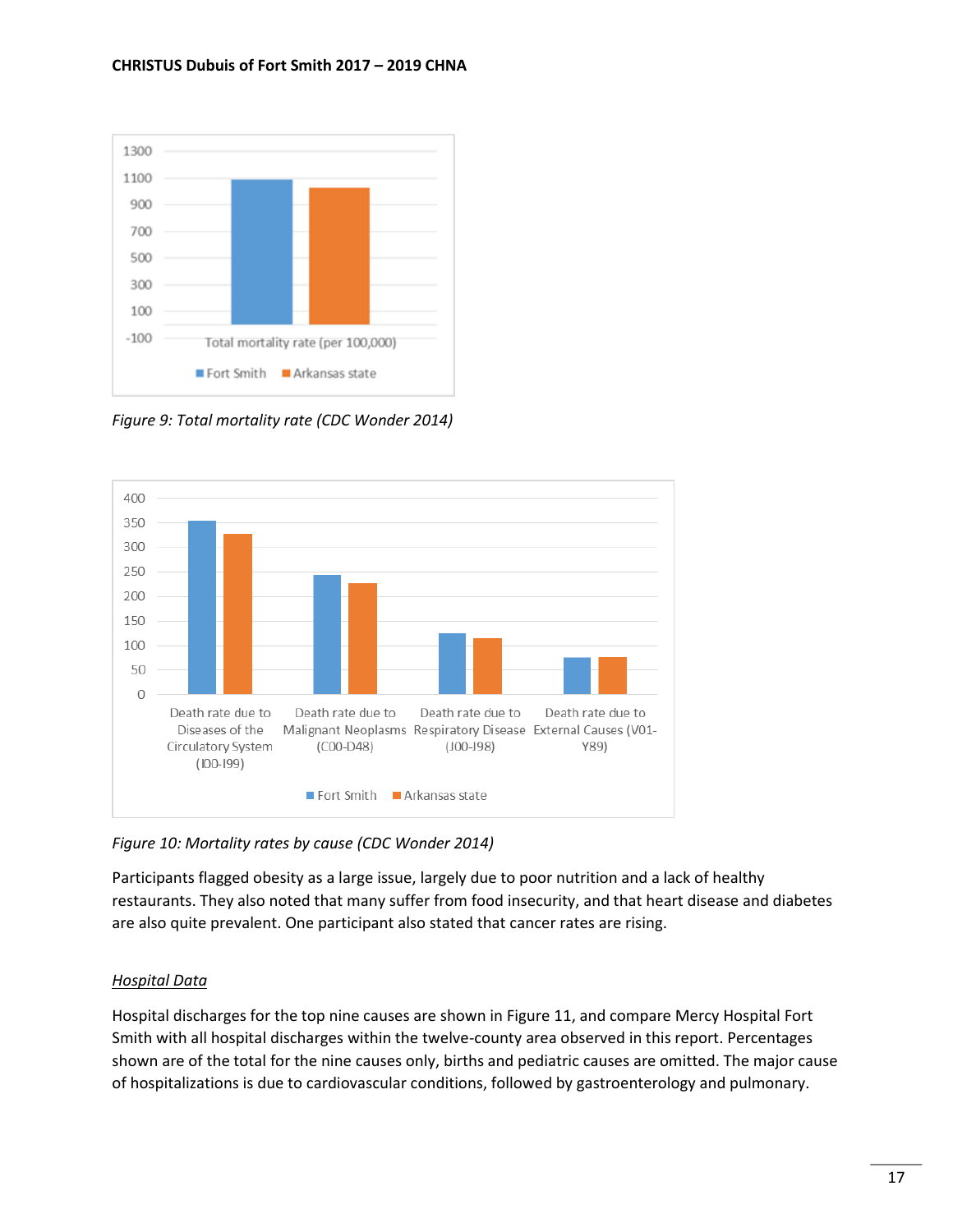Mercy Hospital Fort Smith has markedly less admissions for behavioral health conditions than the total for all area hospitals.



### *Figure 11: Hospital discharges by cause (Fort Smith ACU 2016)*

 $\overline{\phantom{a}}$ 

Concerns about unmet mental health needs in the area were mentioned by a majority of participants. Many expressed a lack of mental health services and facilities. Mental health/substance abuse care was also reported as not cohesive, and there is no continuity of care. A lack of psychiatrists in the area was also noted.

Most participants brought up the link between poor mental health and substance abuse. Substance abuse was considered to be high among adults and teenagers, with veterans also seen as impacted (suffering from prescription pain medication addiction). Meth addiction was also noted as prevalent in the community.

The lack of detox units in this area was a point of concern, as was the practice of housing mental health patients/ addicts in jails due to the of lack of facilities.

Another mental health issue of concern was suicide, with some participants reporting an increase in suicide rates among youth over the past several years. According to the Arkansas Department of Health, Arkansas ranks  $17<sup>th</sup>$  in the country for suicide.<sup>9</sup>

<sup>&</sup>lt;sup>9</sup> Statewide Injury Prevention Program, Arkansas Department of Health. Suicide Fact Sheet [2016]. [http://www.healthy.arkansas.gov/programsServices/injuryPreventionControl/injuryPrevention/SIPP/Documents/S](http://www.healthy.arkansas.gov/programsServices/injuryPreventionControl/injuryPrevention/SIPP/Documents/SIPP_Suicide.pdf) [IPP\\_Suicide.pdf](http://www.healthy.arkansas.gov/programsServices/injuryPreventionControl/injuryPrevention/SIPP/Documents/SIPP_Suicide.pdf)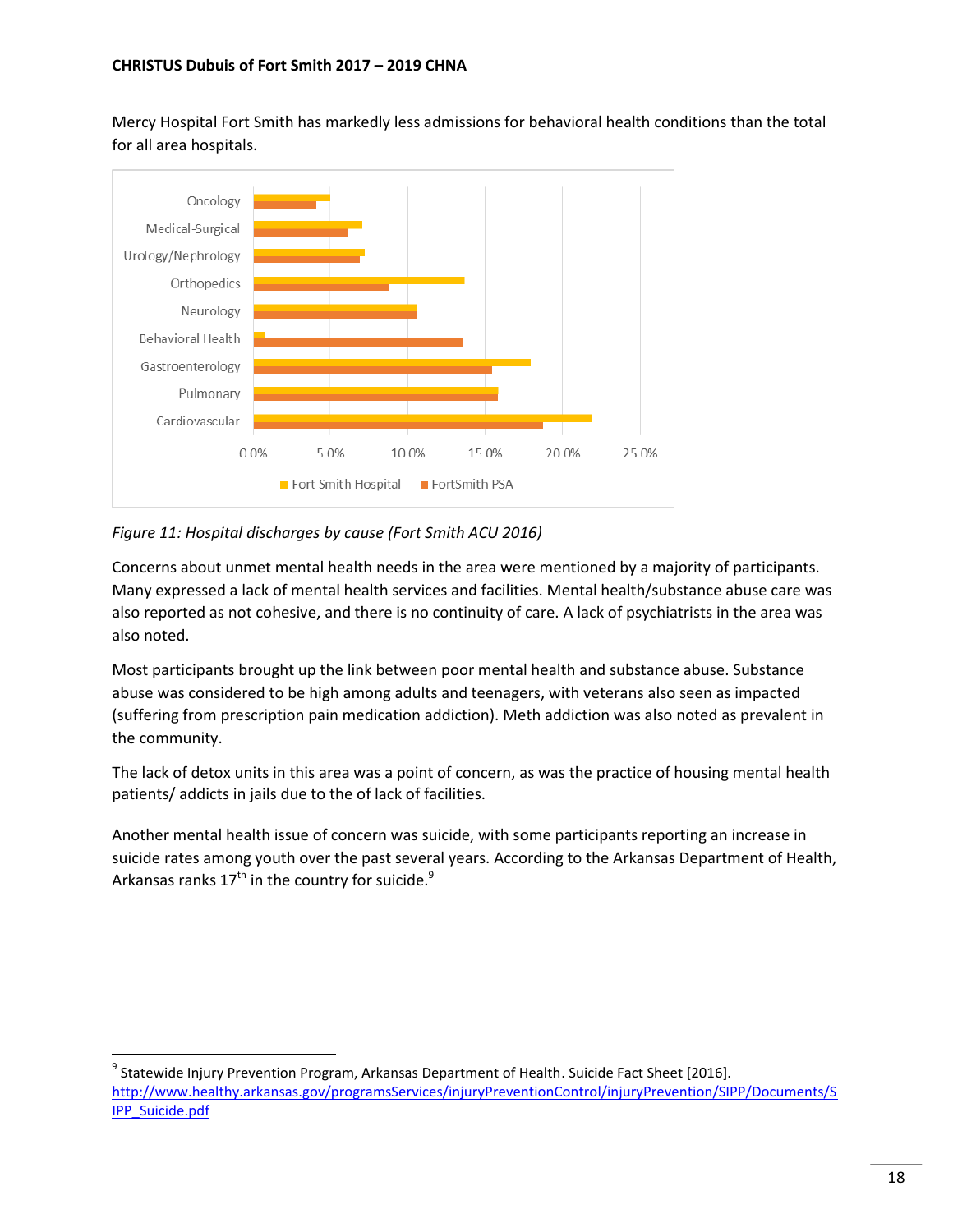#### *Other Issues Highlighted by Qualitative Data: Contributing Factors & Community Perspective*

At least one participant indicated they were unaware of CHRISTUS's existence until having been asked to participate in the CHNA process.

Environmental health concerns mentioned by participants included sewage issues and water quality. Participants described limited public transportation within the city and no public transportation outside of the city.

Domestic abuse was cited as a concern in the community.

The needs of kids in foster care remain largely unmet.

One participant expressed that there is a substantial population of military veterans who experience health issues but have trouble receiving the care they need at the VA. This person also reported that there are not many organizations or resources devoted to this population.

Another participant shared that coverage for dental care services is also very limited. Although, a few dentists in the area offer deferred payment options. The known association between periodontal disease and heart disease was also noted.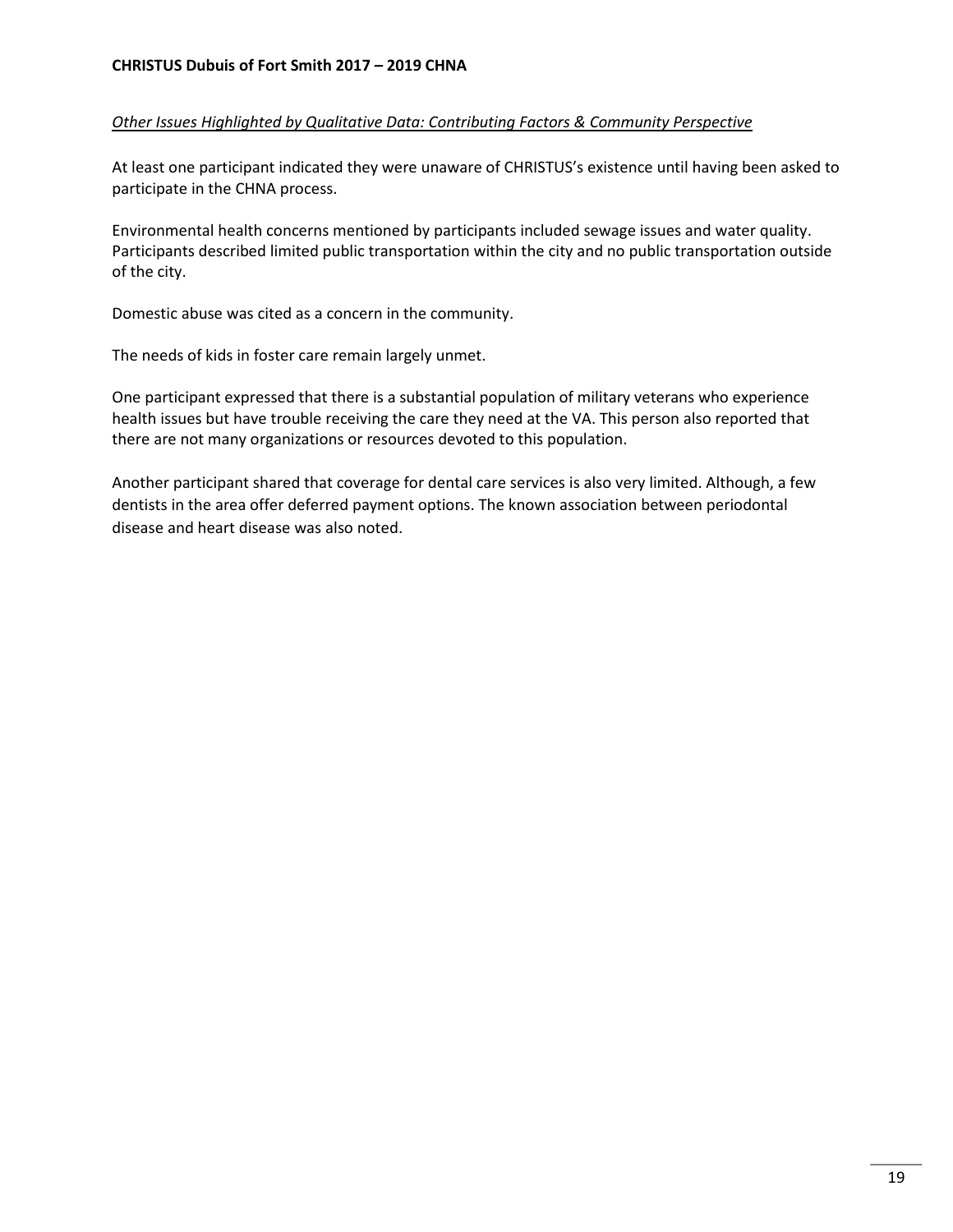### **Summary and Discussion of Prioritized Community Health Needs**

#### *Prioritization Process*

Once the quantitative and qualitative data were analyzed and gathered into an initial draft CHNA report, the draft report was shared with CHRISTUS Health leadership for CHRISTUS Dubuis of Fort Smith. A panel of experts comprised of both CHRISTUS staff and external partners representing various members of the community was tasked with reviewing the initial findings and determining which priority issues would be selected to address over the next three years as part of a community health implementation plan. This initial meeting occurred on May 24, 2016.

Initially, participants decided prioritize among the following issues: chronic conditions, access to care, mental health, living conditions/ quality of life, and violence/ domestic abuse. After ranking each topic, the panel determined that the issues of living conditions, access to care, and chronic conditions were the most pressing.

The panel took a number of things into consideration when choosing priorities. Some priorities were selected based off of issue prevalence and severity according to county and regional secondary data. Input provided by key informants, focus group participants, and other community stakeholders was also heavily considered, especially for priority areas where secondary data is less available. Detailed rationale regarding these top priorities is provided below.

### **1. Living Conditions**

Access to economic opportunity and quality living conditions can result in better health outcomes.<sup>10</sup> Similarly, the inability to meet basic needs can adversely affect all aspects of a person's life. While leadership at CHRISTUS Dubuis of Fort Smith acknowledge that their ability to directly improve living conditions for Fort Smith residents is limited at best, they realize reduced quality of life is a community issue that could not be ignored. Poverty levels in the Fort Smith area are higher than the state. Additionally, poverty and low education attainment were common concerns among focus group and interview participants, who also reported high rates of homelessness and negative job growth in the area—all factors that negatively impact one's quality of life.

#### **2. Access to care**

When it comes to access to care, several participants expressed that finances drive accessibility, with health care quality described as "good for people with insurance, poor for people who don't." Leadership at CHRISTUS Dubuis of Fort Smith acknowledge that without adequate access to care, quality of life is diminished, thus making this issue an essential need in the community.

#### **3. Chronic Conditions**

 $\overline{\phantom{a}}$ <sup>10</sup> Healthy People 2020 [Internet]. Washington, DC: U.S. Department of Health and Human Services, Office of Disease Prevention and Health Promotion [cited June 30, 2016]. Available from: [https://www.healthypeople.gov/2020/topics-objectives/topic/social-determinants-of-health.](https://www.healthypeople.gov/2020/topics-objectives/topic/social-determinants-of-health)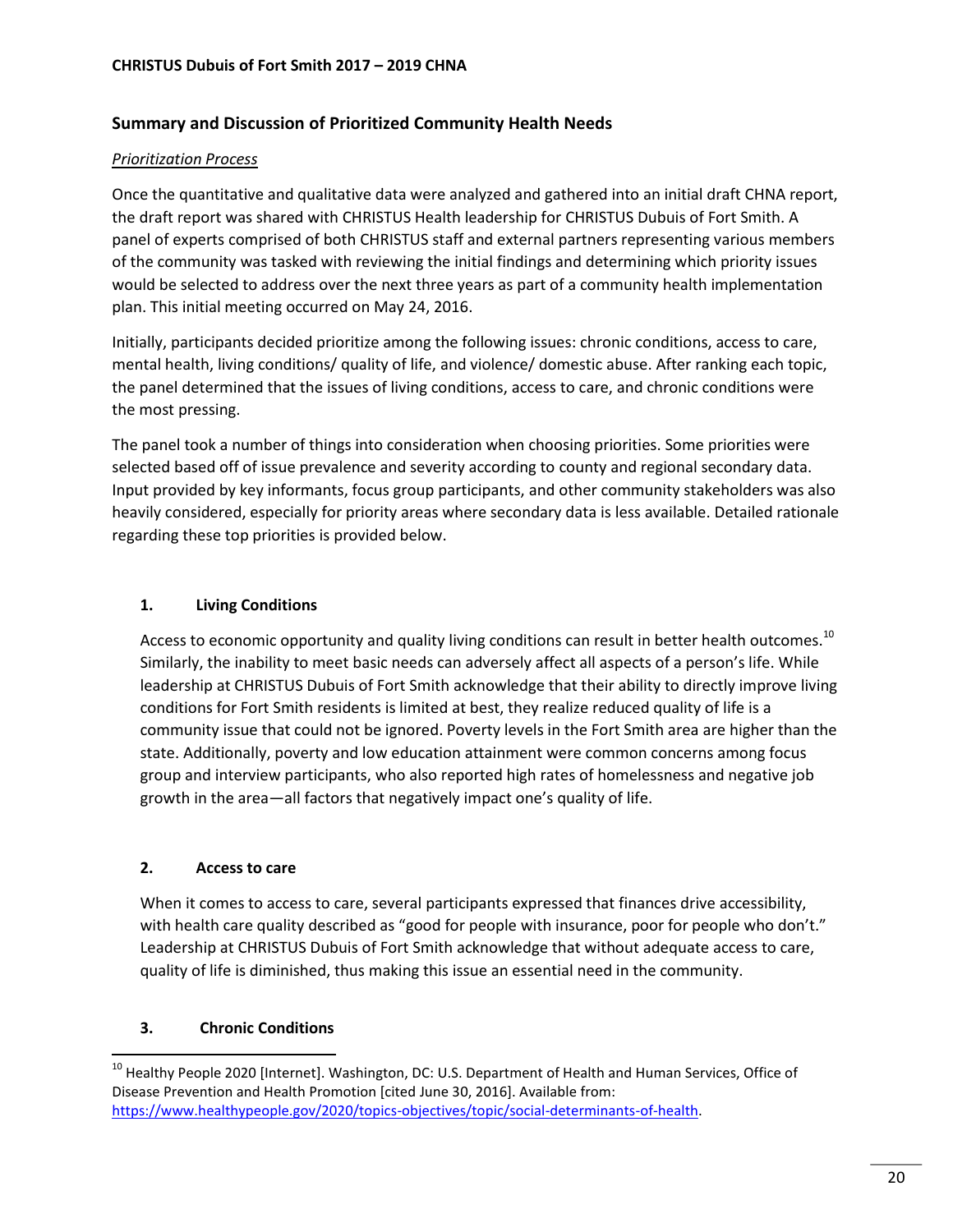The CDC cites chronic diseases and conditions, such as heart disease, stroke, cancer, type 2 diabetes, obesity, and arthritis, as some of the most common, costly, and preventable of all health problems affecting the American public.<sup>11</sup> In the Fort Smith region, heart disease is the primary cause of death, followed by malignant neoplasms. Many participants flagged obesity as a community concern, citing poor nutrition and a lack of healthy options. They also noted that many residents in the area suffer from food insecurity, and that heart disease and diabetes are also quite prevalent. Similarly, CHRISTUS Dubuis of Fort Smith leaders noted that the high rates of chronic disease unduly influence treatments provided to patients, with most having been admitted with a chronic condition.

### *Issues Not Selected for Prioritization*

In an effort to maximize any resources available for the priority areas listed above, leaders and staff at CHRISTUS Dubuis of Fort Smith determined that the following issues would not be explicitly included in their community health improvement plan (CHIP):

Mental health

l

Violence/domestic abuse

While hospital leaders acknowledged both issues are tremendously important to the community, CHRISTUS Dubuis of Fort Smith does not have the expertise to address these issues in an impactful way.

# *Available Resources and Opportunities for Action*

As previously mentioned, participants involved in each step of the CHNA process were encouraged to offer ideas for implementation or provide examples of other organizations or local assets in the community that CHRISTUS Dubuis of Fort Smith could possibly engage or utilize when tackling the priority issues listed above. A list of recommendations provided by interview and focus group participants is provided in Appendix C. Participants also listed some of the organizations working on the various issues mentioned in this report, which is also available in Appendix C. Leaders, partners, and staff at CHRISTUS Dubuis of Fort Smith noted additional ways the hospital could take action on these priorities. These items include:

- Develop and print a resource guide to distribute to other organizations that lists services available to low-income populations (possibly partner with local United Way to make this happen/ improve reach)
- Participate in community health fairs to provide education to attendees so that they may avoid needing to be admitted to a long term acute care hospital
- Educate patient and family beyond what is required of normal discharge planning and provide information on topics like nutrition, resources in community, etc.
- Work with pharmaceutical assistance programs to assist patients with medications
- When possible, provide charity care for patients who can't afford treatment / care

<sup>&</sup>lt;sup>11</sup> Centers for Disease Control and Prevention. Chronic Disease Overview. Chronic Disease Prevention and Health Promotion Web site [http:/www.cdc.gov/chronicdisease/overview/.](http://www.cdc.gov/chronicdisease/overview/) Accessed June 18, 2016.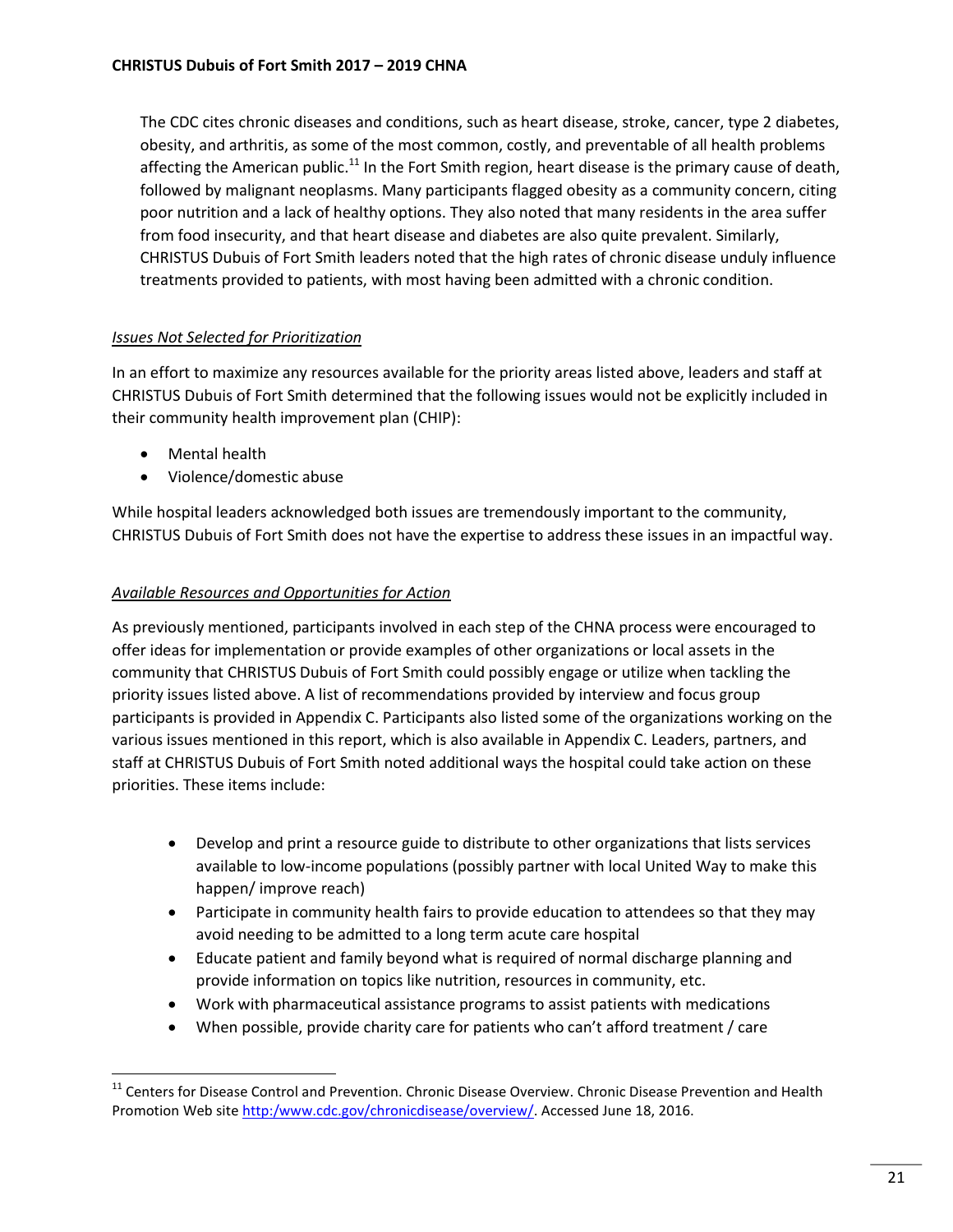#### *Community Impact Thus Far*

CHRISTUS Dubuis Hospital of Fort Smith (formerly Advance Care Hospital of Fort Smith), a long term acute care hospital located in West-Central Arkansas, serves a population of medically complex, acutely ill patients for extended periods of time. Due to the nature of the long term acute care industry and the regulatory bodies that oversee and govern the types of services that are provided, the hospital has a limited scope of service and is subject to penalties if serving patients that do not meet the strict requirements for admission. The hospital only provides inpatient acute care services to patients whose length of stay exceeds 25 days and fall into a limited number of diagnoses. Low profit margins further restrict the scope of community health activities the hospital undertakes.

Each year, CHRISTUS Dubuis Hospital of Fort Smith offers extensive training for health professional students. Their major focus for community health is to offer on-site training of medical students so they receive hands-on experience in providing health care services. The students include Bachelor level and associate level nursing and physical therapy assistant programs. Through their services, they are able to increase the number of health care providers in the community.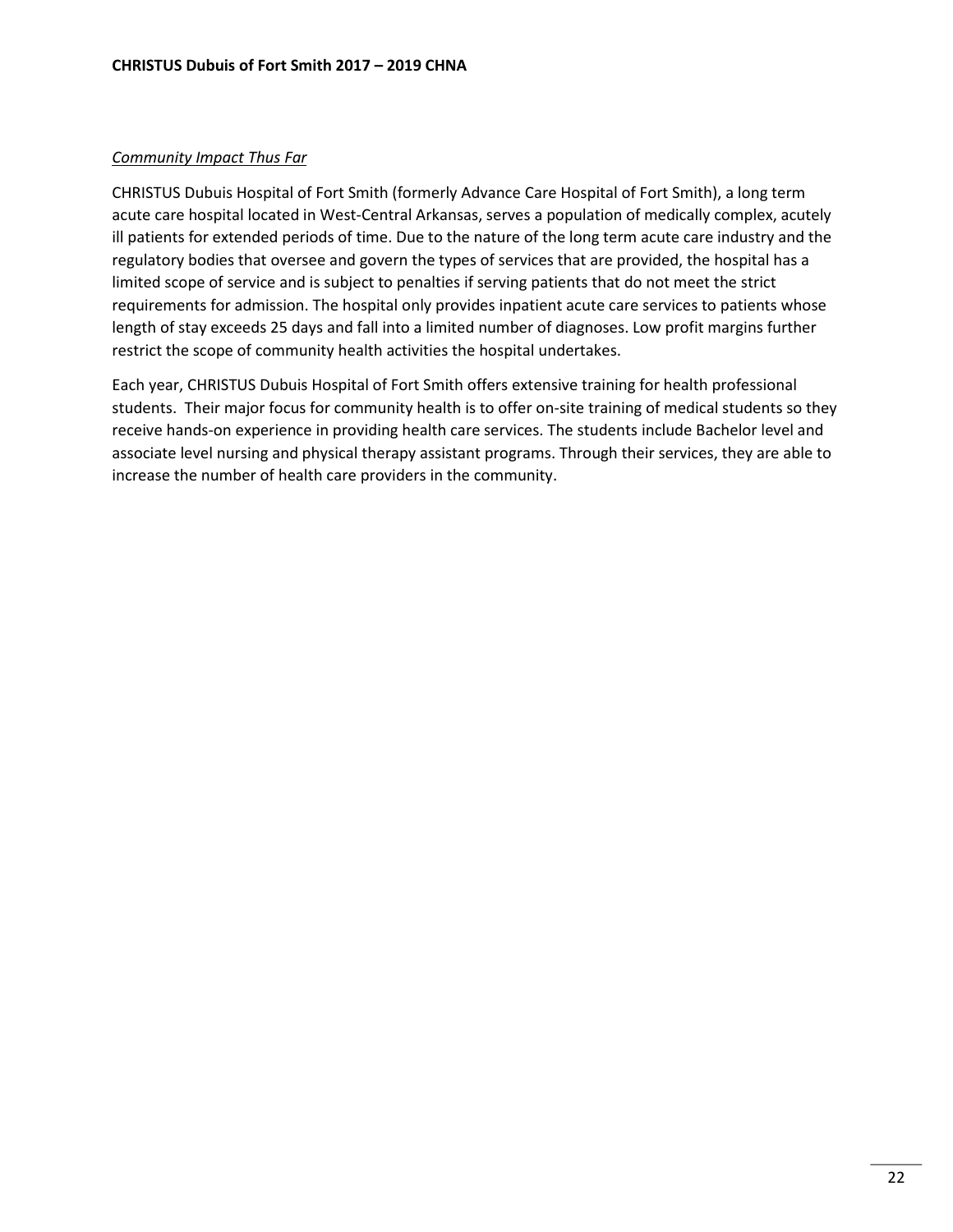#### **CHRISTUS Dubuis of Fort Smith 2017 – 2019 CHNA**

# **Appendix A: Source List**

Quantitative data utilized in this report were obtained through the following sources:

- Fort Smith ACU 2016
- United States Census Bureau American Community Survey (ACS) 2013
- U.S. Centers for Disease Control and Prevention WONDER database (2014)
- Dartmouth College Institute for Health Policy & Clinical Practice, Dartmouth Atlas of Health Care
- Mercy Hospital Fort Smith admission data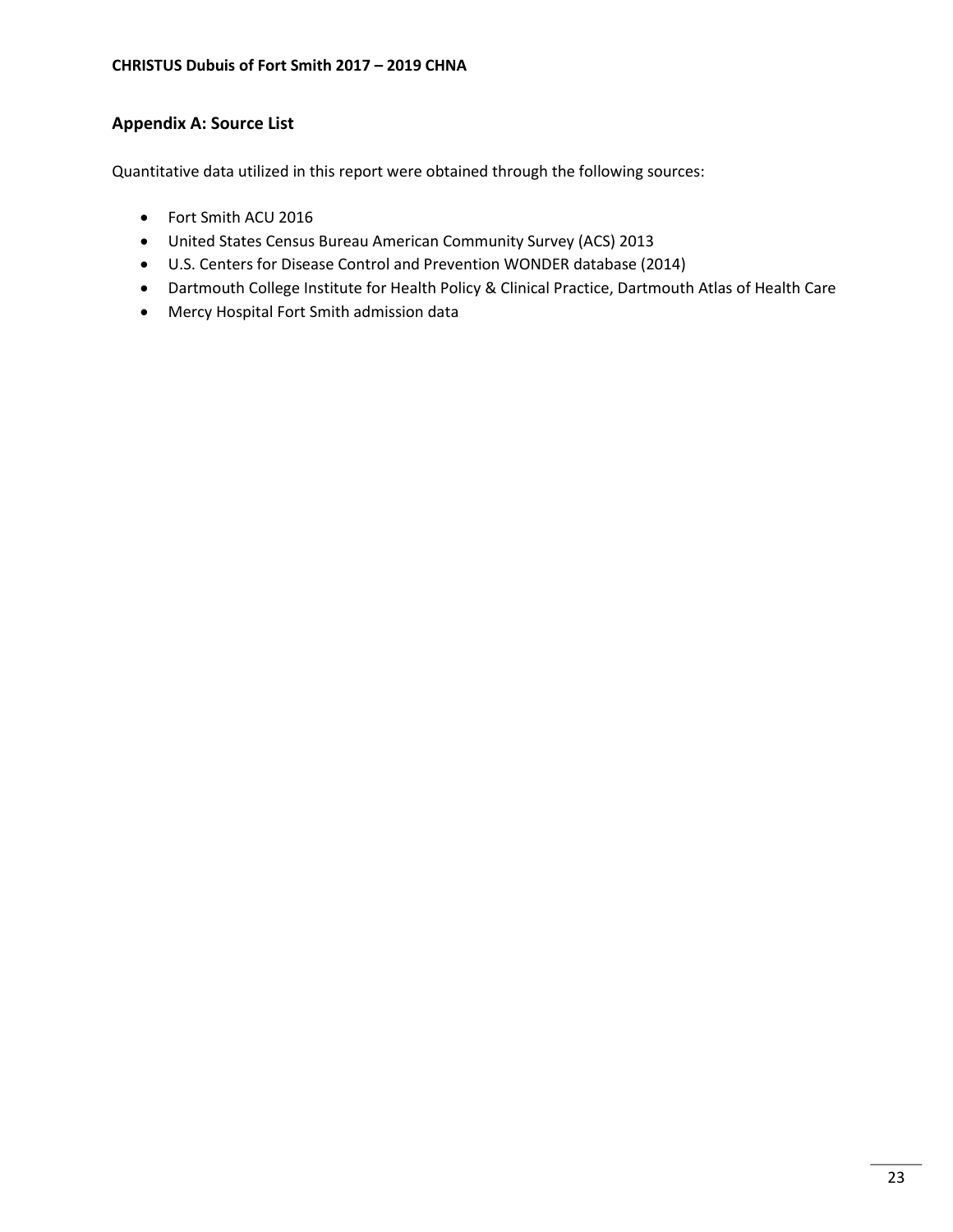#### **CHRISTUS Dubuis of Fort Smith 2017 – 2019 CHNA**

# **Appendix B: Matrix of Key Informants Meeting IRS Requirement Guidelines**

Per IRS regulations (Section 3.06 of Notice 2011-52), each facility must get input from people who fall into each category. It should be noted that several respondents fall into more than one category, which is reflected in the counts below.

| Key Informant Affiliations Required by the IRS                                                                                                                                                                    | Number of Key<br><b>Informants Meeting</b><br>Requirement |
|-------------------------------------------------------------------------------------------------------------------------------------------------------------------------------------------------------------------|-----------------------------------------------------------|
| 1) Persons with special knowledge of or expertise in public health                                                                                                                                                | 2                                                         |
| 2) Federal, tribal, regional, State, or local health or other departments or<br>agencies, with current data or other information relevant to the health needs<br>of the community served by the hospital facility |                                                           |
| 3) Leaders, representatives, or members of medically underserved, low-<br>income, and minority populations, and populations with chronic disease<br>needs, in the community served by the hospital facility       | 2                                                         |